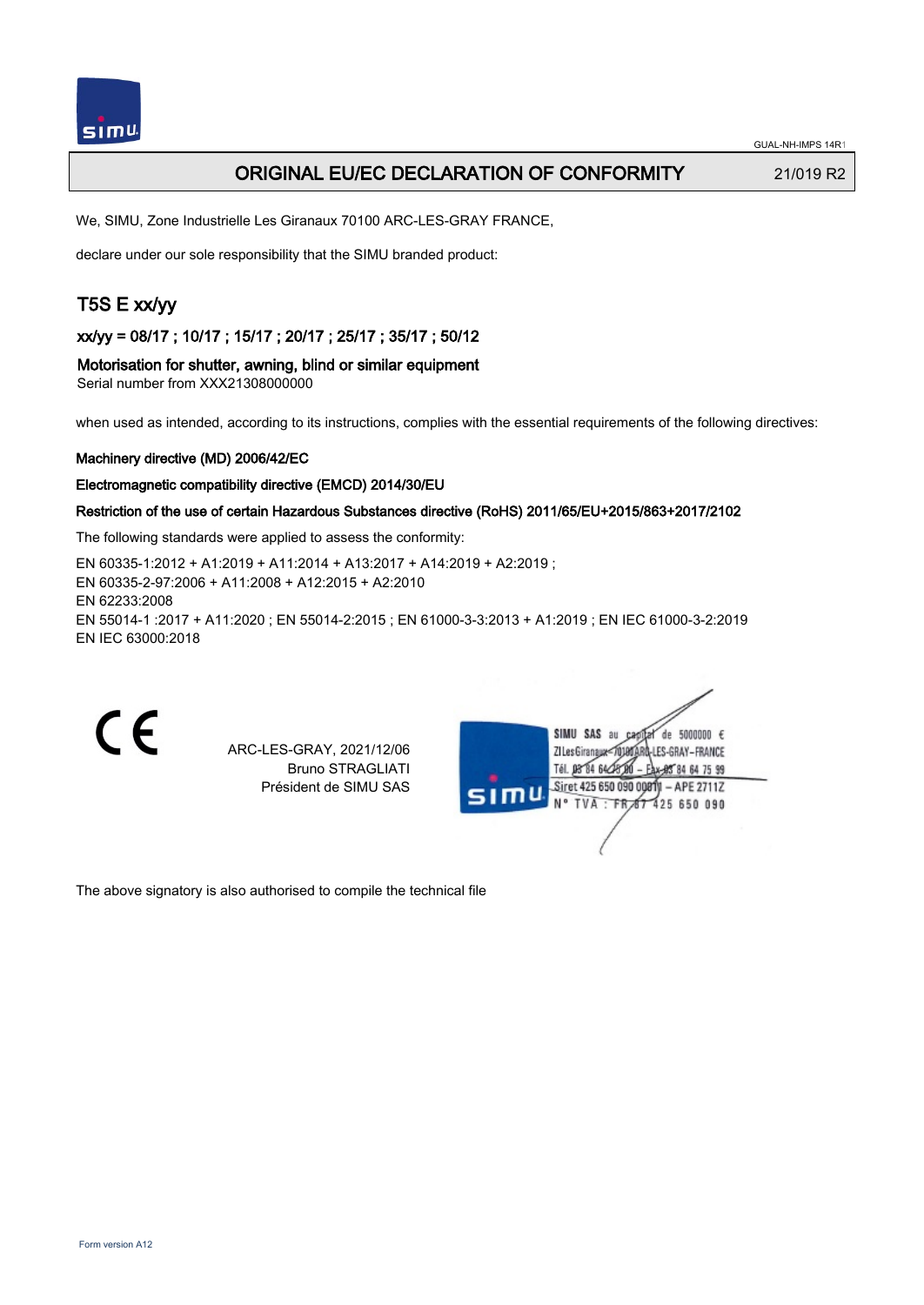

## ORIGINAL EU/EC DECLARATION OF CONFORMITY DECLARATION EU/CE DE CONFORMITE ORIGINALE

21/019 R2

64 75 99

 $-$  APE 2711Z

We, SIMU, Zone Industrielle Les Giranaux 70100 ARC-LES-GRAY FRANCE, Nous,

declare under our sole responsibility that the SIMU branded product: declarons sous notre seule responsabilité que le produit de marque SIMU

# T5S E xx/yy

### xx/yy = 08/17 ; 10/17 ; 15/17 ; 20/17 ; 25/17 ; 35/17 ; 50/12

### Motorisation for shutter, awning, blind or similar equipment

Motorisation de volet, store, rideau ou équipement similaire

Serial number from XXX21308000000 Numéro de série à partir de

when used as intended, according to its instructions, complies with the essential requirements of the following directives: utilisé, selon l'usage prévu, comme décrit dans son manuel d'utilisation, est conforme aux exigences essentielles des directives suivantes

### Machinery directive (MD) 2006/42/EC

Directive Machine 2006/42/EC

Electromagnetic compatibility directive (EMCD) 2014/30/EU

Directive compatibilité électromagnétique 2014/30/EU

### Restriction of the use of certain Hazardous Substances directive (RoHS) 2011/65/EU+2015/863+2017/2102

Directive RoHS 2011/65/EU+2015/863+2017/2102

The following standards were applied to assess the conformity: Les normes de référence suivantes ont été appliquées pour évaluer la conformité

EN 60335‑1:2012 + A1:2019 + A11:2014 + A13:2017 + A14:2019 + A2:2019 ; EN 60335‑2‑97:2006 + A11:2008 + A12:2015 + A2:2010 EN 62233:2008 EN 55014‑1 :2017 + A11:2020 ; EN 55014‑2:2015 ; EN 61000‑3‑3:2013 + A1:2019 ; EN IEC 61000‑3‑2:2019 EN IEC 63000:2018

C E SIMU SAS au  $de$  5000000  $f$ ARC-LES-GRAY, 2021/12/06 71 les Giranaux</r01 LES-GRAY-FRANCE Bruno STRAGLIATI Tél. **DR R4 64/2** Président de SIMU SAS Siret 425 650 090 0081 **TVA FR** 425 650 090

The above signatory is also authorised to compile the technical file

La personne signataire ci-dessus est aussi celle autorisée à constituer le dossier technique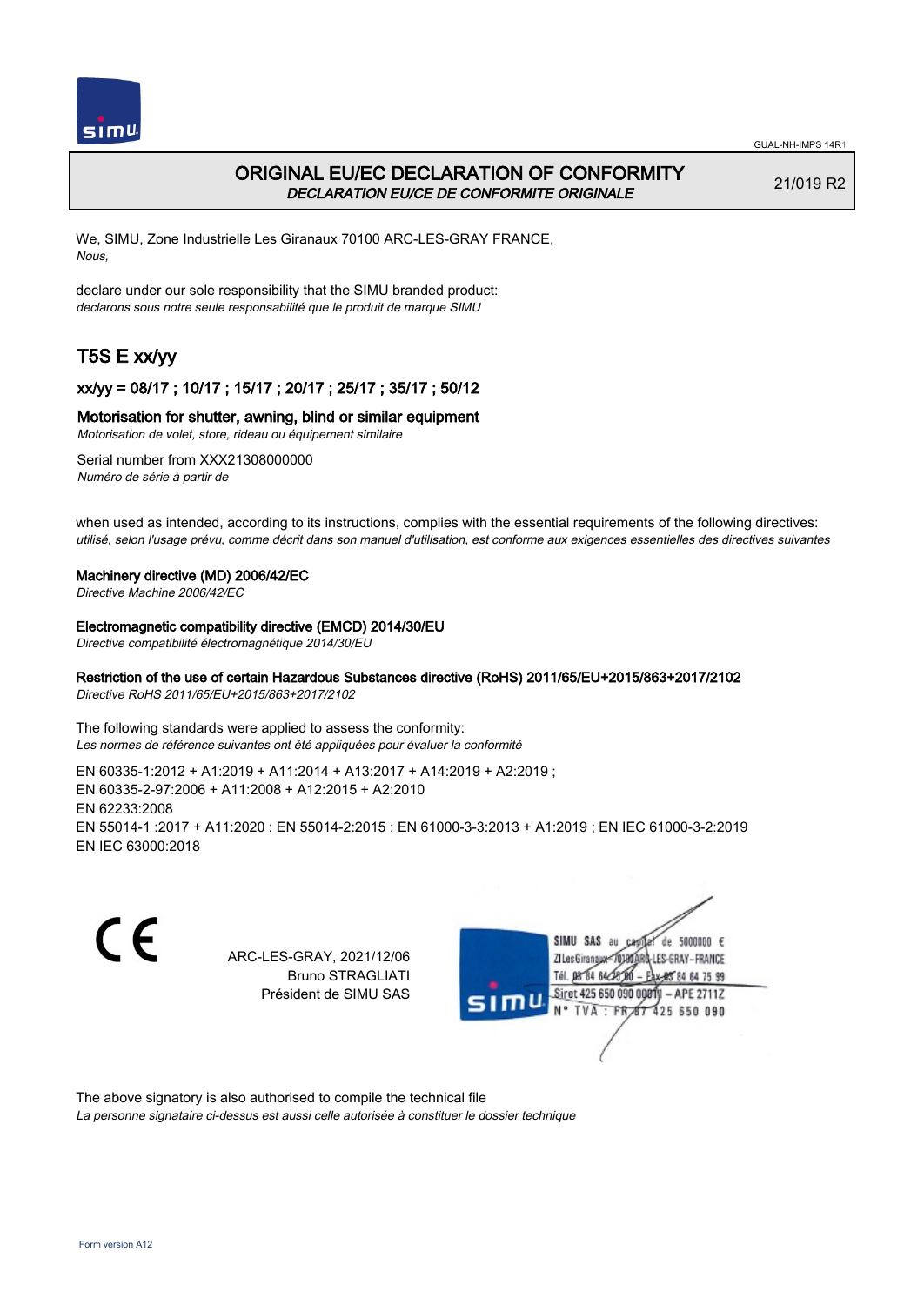

## ORIGINAL EU/EC DECLARATION OF CONFORMITY ORIGINAL EU/EG-KONFORMITÄTSERKLÄRUNG

21/019 R2

We, SIMU, Zone Industrielle Les Giranaux 70100 ARC-LES-GRAY FRANCE, Wir,

declare under our sole responsibility that the SIMU branded product: erklären unter unserer alleinigen Verantwortung, dass das mit der Marke SIMU versehene Produkt

# T5S E xx/yy

## xx/yy = 08/17 ; 10/17 ; 15/17 ; 20/17 ; 25/17 ; 35/17 ; 50/12

### Motorisation for shutter, awning, blind or similar equipment

Motorisierung für Abschlüsse or ähnliche Ausrüstung

Serial number from XXX21308000000 Seriennummer ab

when used as intended, according to its instructions, complies with the essential requirements of the following directives: den einschlägigen Bestimmungen der folgenden Richtlinien entspricht, wenn es nach den Anweisungen des Herstellers bestimmungsgemäß verwendet wird

### Machinery directive (MD) 2006/42/EC

Maschinenrichtlinie 2006/42/EC

### Electromagnetic compatibility directive (EMCD) 2014/30/EU

Richtlinie über die elektromagnetische Verträglichkeit 2014/30/EU

### Restriction of the use of certain Hazardous Substances directive (RoHS) 2011/65/EU+2015/863+2017/2102

RoHS-Richtlinie 2011/65/EU+2015/863+2017/2102

The following standards were applied to assess the conformity: Die Konformität wird durch die Einhaltung folgender Normen nachgewiesen

EN 60335‑1:2012 + A1:2019 + A11:2014 + A13:2017 + A14:2019 + A2:2019 ; EN 60335‑2‑97:2006 + A11:2008 + A12:2015 + A2:2010 EN 62233:2008 EN 55014‑1 :2017 + A11:2020 ; EN 55014‑2:2015 ; EN 61000‑3‑3:2013 + A1:2019 ; EN IEC 61000‑3‑2:2019 EN IEC 63000:2018

CE

ARC-LES-GRAY, 2021/12/06 Bruno STRAGLIATI Président de SIMU SAS



The above signatory is also authorised to compile the technical file

Die oben genannte Person ist auch bevollmächtigt, die relevanten technischen Unterlagen zusammenzustellen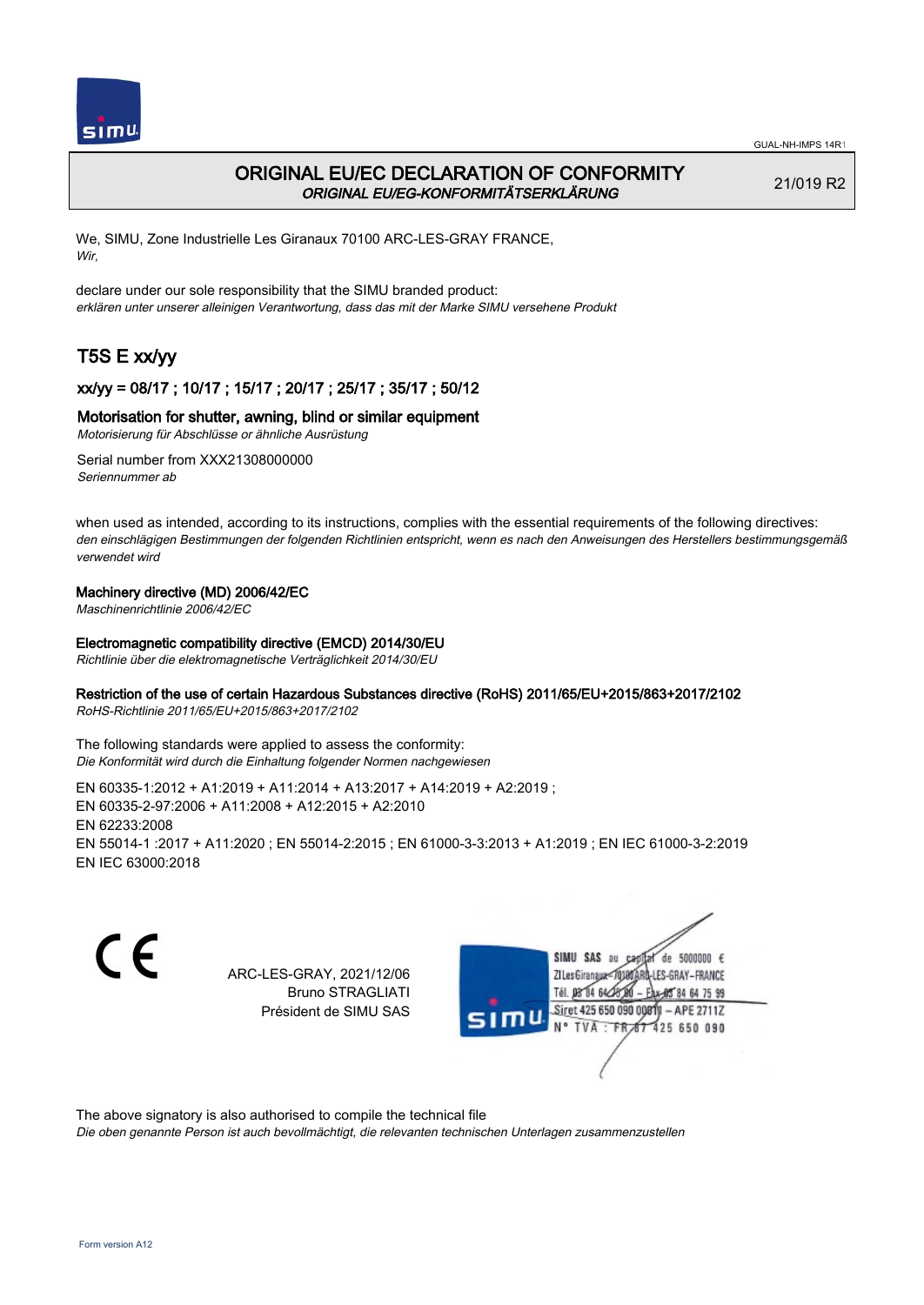

## ORIGINAL EU/EC DECLARATION OF CONFORMITY DECLARACIÓN UE/CE DE CONFORMIDAD ORIGINAL

21/019 R2

We, SIMU, Zone Industrielle Les Giranaux 70100 ARC-LES-GRAY FRANCE, Nosotros,

declare under our sole responsibility that the SIMU branded product: declaramos bajo nuestra única responsabilidad, que los productos de la marca SIMU

# T5S E xx/yy

### xx/yy = 08/17 ; 10/17 ; 15/17 ; 20/17 ; 25/17 ; 35/17 ; 50/12

### Motorisation for shutter, awning, blind or similar equipment

Motorización de persiana, toldo, cortina o equipos similares

Serial number from XXX21308000000 número de serie a partir de

when used as intended, according to its instructions, complies with the essential requirements of the following directives: cuando se utilizan según el uso previsto, de conformidad con sus instrucciones, cumplen con los requisitos esenciales de las siguientes directivas

### Machinery directive (MD) 2006/42/EC

Directiva "Máquinas" 2006/42/EC

### Electromagnetic compatibility directive (EMCD) 2014/30/EU

Directiva compatibilidad electromagnética 2014/30/EU

### Restriction of the use of certain Hazardous Substances directive (RoHS) 2011/65/EU+2015/863+2017/2102

Directiva RoHS 2011/65/EU+2015/863+2017/2102

The following standards were applied to assess the conformity: Las siguientes normas de referencia han sido aplicadas para evaluar la conformidad

EN 60335‑1:2012 + A1:2019 + A11:2014 + A13:2017 + A14:2019 + A2:2019 ; EN 60335‑2‑97:2006 + A11:2008 + A12:2015 + A2:2010 EN 62233:2008 EN 55014‑1 :2017 + A11:2020 ; EN 55014‑2:2015 ; EN 61000‑3‑3:2013 + A1:2019 ; EN IEC 61000‑3‑2:2019 EN IEC 63000:2018

CE

ARC-LES-GRAY, 2021/12/06 Bruno STRAGLIATI Président de SIMU SAS



The above signatory is also authorised to compile the technical file

el firmante, anteriormente mencionado tambien esta facultado para elaborar el expediente tecnico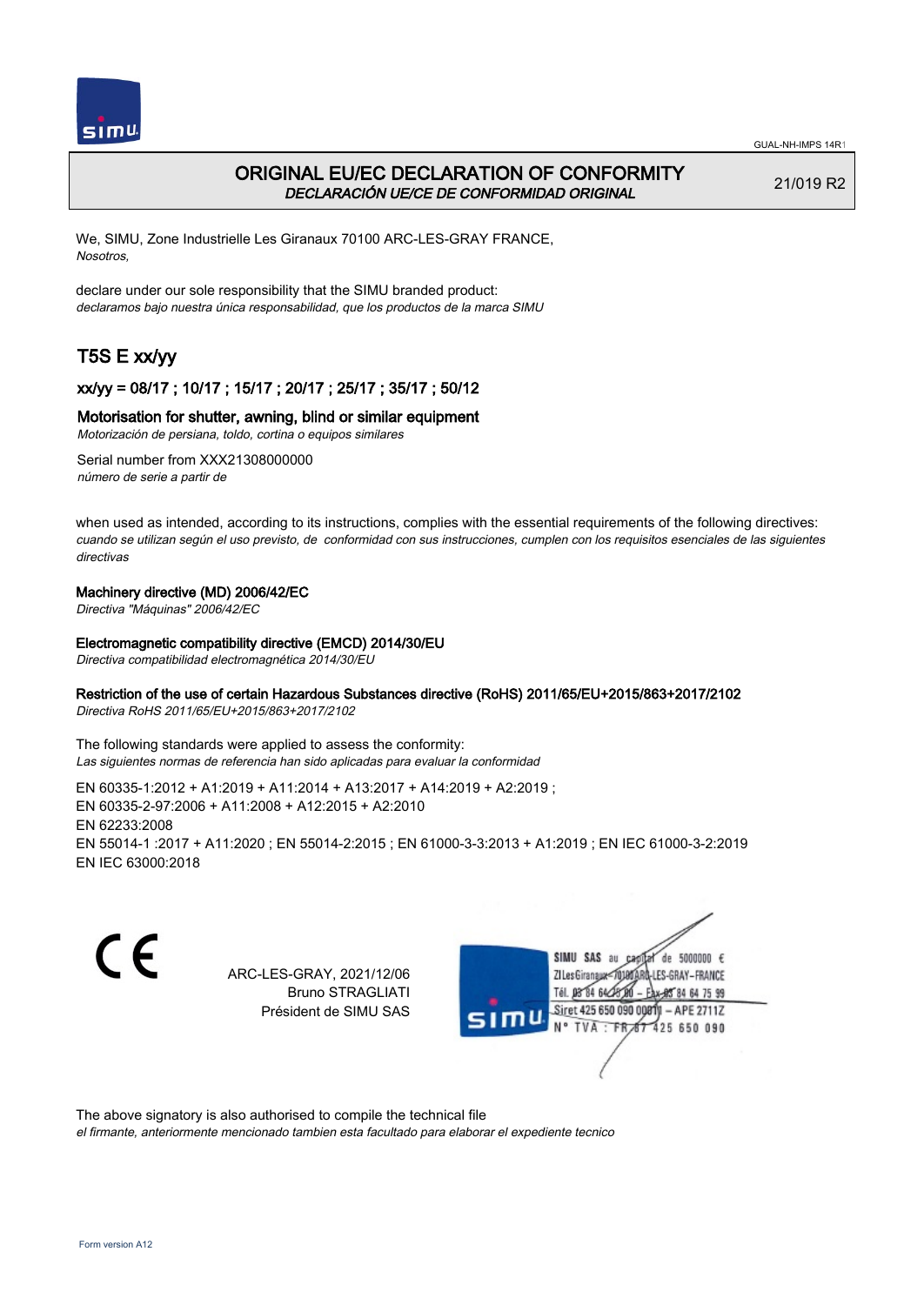

## ORIGINAL EU/EC DECLARATION OF CONFORMITY DICHIARAZIONE DI CONFORMITÀ UE/CE ORIGINALE

21/019 R2

We, SIMU, Zone Industrielle Les Giranaux 70100 ARC-LES-GRAY FRANCE, Noi,

declare under our sole responsibility that the SIMU branded product: dichiariamo sotto la nostra esclusiva responsabilità che l'appareccho di marca SIMU

# T5S E xx/yy

### xx/yy = 08/17 ; 10/17 ; 15/17 ; 20/17 ; 25/17 ; 35/17 ; 50/12

#### Motorisation for shutter, awning, blind or similar equipment

Motorizzazione di tapparella, persiana, tenda o apparecchiatura similare

Serial number from XXX21308000000 Numero di serie a partire da

when used as intended, according to its instructions, complies with the essential requirements of the following directives: se utilizzato secondo l'uso previsto, come descritto nel suo manuale d'istruzioni, è conforme ai requisiti essenziali delle seguenti Direttive

#### Machinery directive (MD) 2006/42/EC

Direttiva Macchine 2006/42/EC

#### Electromagnetic compatibility directive (EMCD) 2014/30/EU

Direttiva compatibilità elettromagnetica 2014/30/EU

### Restriction of the use of certain Hazardous Substances directive (RoHS) 2011/65/EU+2015/863+2017/2102

Direttiva RoHS 2011/65/EU+2015/863+2017/2102

The following standards were applied to assess the conformity: I seguenti standard di riferimento sono stati applicati per ottenere la conformità

EN 60335‑1:2012 + A1:2019 + A11:2014 + A13:2017 + A14:2019 + A2:2019 ; EN 60335‑2‑97:2006 + A11:2008 + A12:2015 + A2:2010 EN 62233:2008 EN 55014‑1 :2017 + A11:2020 ; EN 55014‑2:2015 ; EN 61000‑3‑3:2013 + A1:2019 ; EN IEC 61000‑3‑2:2019 EN IEC 63000:2018

C E SIMU SAS au  $de$  5000000  $f$ ARC-LES-GRAY, 2021/12/06 71 Les Giranaux 1018 LES-GRAY-FRANCE Bruno STRAGLIATI Tél. 08 84 64 2 64 75 99 Président de SIMU SAS Siret 425 650 090 0081  $-$  APE 2711Z TVA: FR 425 650 090

The above signatory is also authorised to compile the technical file Il firmatario è inoltre autorizzato a costituire il fascicolo tecnico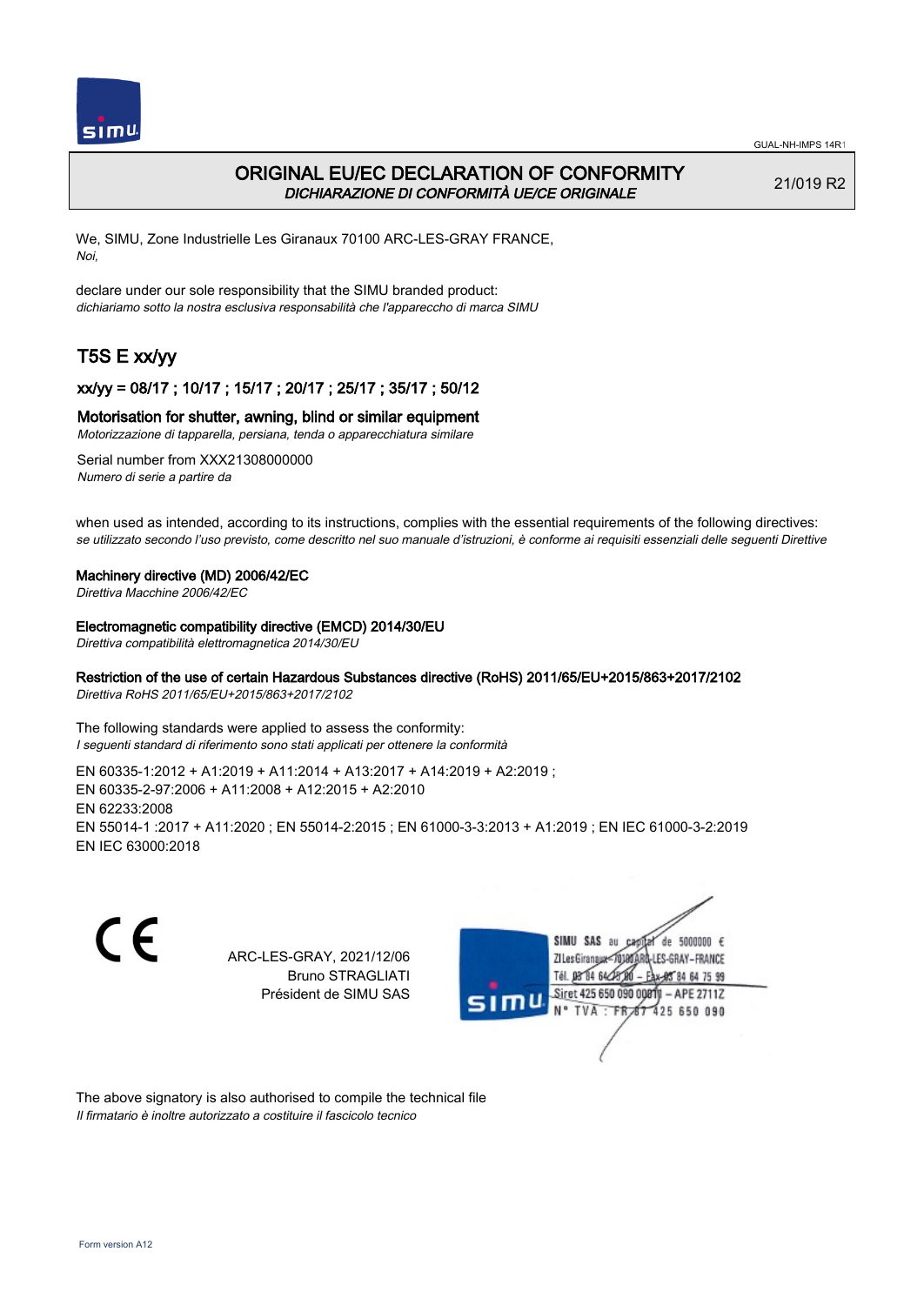

## ORIGINAL EU/EC DECLARATION OF CONFORMITY ОРИГИНАЛНА EU/EC ДЕКЛАРАЦИЯ ЗА СЪОТВЕТСТВИЕ

21/019 R2

We, SIMU, Zone Industrielle Les Giranaux 70100 ARC-LES-GRAY FRANCE, Ние,

declare under our sole responsibility that the SIMU branded product: декларираме на своя лична отговорност, че продукт с търговска марка SIMU

# T5S E xx/yy

### xx/yy = 08/17 ; 10/17 ; 15/17 ; 20/17 ; 25/17 ; 35/17 ; 50/12

### Motorisation for shutter, awning, blind or similar equipment

Моторизация за ролетни щори, сенници или други подобни засенчващи изделия

Serial number from XXX21308000000 сериен номер от

when used as intended, according to its instructions, complies with the essential requirements of the following directives: когато се използва съобразно предназначението си и в съответствие с инструкциите е в съответствие с основните изисквания на следните директиви

### Machinery directive (MD) 2006/42/EC

Машинна директива 2006/42/EC

### Electromagnetic compatibility directive (EMCD) 2014/30/EU

Директива за електромагнитна съвместимост 2014/30/EU

### Restriction of the use of certain Hazardous Substances directive (RoHS) 2011/65/EU+2015/863+2017/2102

RoHS Директива относно ограничението на употребата на определени опасни вещества в електрическото и електронното оборудване 2011/65/EU+2015/863+2017/2102

The following standards were applied to assess the conformity: Следните референтни стандарти са приложени за оценяване на съответствието

EN 60335‑1:2012 + A1:2019 + A11:2014 + A13:2017 + A14:2019 + A2:2019 ; EN 60335‑2‑97:2006 + A11:2008 + A12:2015 + A2:2010 EN 62233:2008 EN 55014‑1 :2017 + A11:2020 ; EN 55014‑2:2015 ; EN 61000‑3‑3:2013 + A1:2019 ; EN IEC 61000‑3‑2:2019 EN IEC 63000:2018

C E

ARC-LES-GRAY, 2021/12/06 Bruno STRAGLIATI Président de SIMU SAS

SIMU SAS au  $de 5000000 f$ LES-GRAY-FRANCE ZI Les Giranaux</DJ80AF Tél. 08 84 64 28 85 84 64 75 99 Siret 425 650 090 008TV  $-$  APE 2711Z N° TVA: FRAT 425 650 090

The above signatory is also authorised to compile the technical file Гоеподписващия също е упълномощен да съставя техническо досие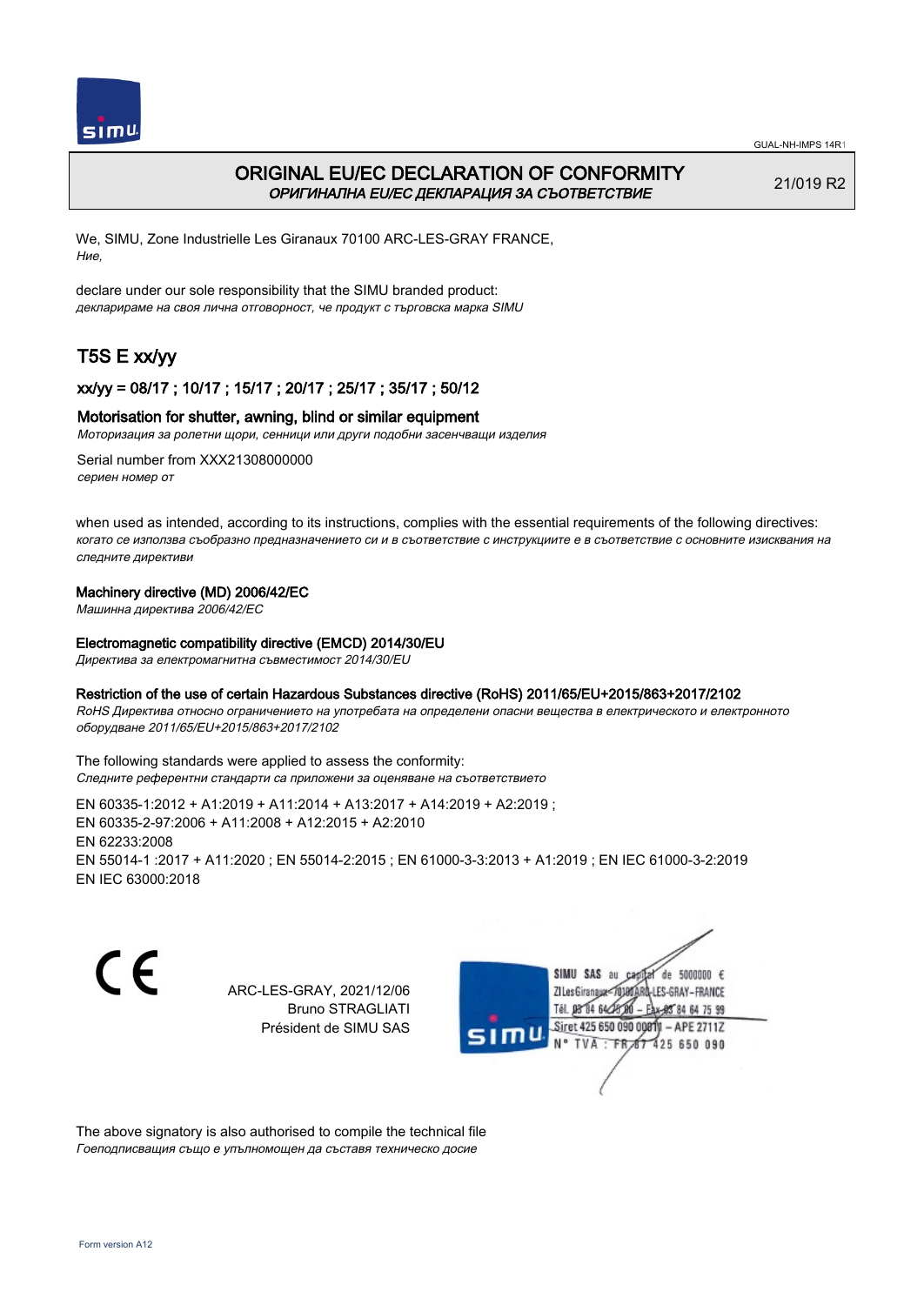

## ORIGINAL EU/EC DECLARATION OF CONFORMITY ORIGINÁLNÍ EU/ES PROHLÁŠENÍ O SHODĚ

21/019 R2

We, SIMU, Zone Industrielle Les Giranaux 70100 ARC-LES-GRAY FRANCE, My,

declare under our sole responsibility that the SIMU branded product: prohlašujeme na svou výlučnou odpovědnost, že výrobek značky SIMU

# T5S E xx/yy

## xx/yy = 08/17 ; 10/17 ; 15/17 ; 20/17 ; 25/17 ; 35/17 ; 50/12

### Motorisation for shutter, awning, blind or similar equipment

Pohon pro rolety, markýzy, clony nebo podobná zařízení

Serial number from XXX21308000000 Sériové číslo od

when used as intended, according to its instructions, complies with the essential requirements of the following directives: pokud je používán v souladu s účelem použití a s návodem, splňuje základní požadavky těchto směrnic

### Machinery directive (MD) 2006/42/EC

Směrnice o strojních zařízeních 2006/42/EC

### Electromagnetic compatibility directive (EMCD) 2014/30/EU

Směrnice o elektromagnetické kompatibilitě 2014/30/EU

### Restriction of the use of certain Hazardous Substances directive (RoHS) 2011/65/EU+2015/863+2017/2102

Směrnice o omezení používání některých nebezpečných látek v elektrických a elektronických zařízeních 2011/65/EU+2015/863+2017/2102

The following standards were applied to assess the conformity: Pro posouzení shody byly použity následující normy

EN 60335‑1:2012 + A1:2019 + A11:2014 + A13:2017 + A14:2019 + A2:2019 ; EN 60335‑2‑97:2006 + A11:2008 + A12:2015 + A2:2010 EN 62233:2008 EN 55014‑1 :2017 + A11:2020 ; EN 55014‑2:2015 ; EN 61000‑3‑3:2013 + A1:2019 ; EN IEC 61000‑3‑2:2019 EN IEC 63000:2018

C E ARC-LES-GRAY, 2021/12/06 Bruno STRAGLIATI Président de SIMU SAS



The above signatory is also authorised to compile the technical file Výše uvedená osoba je také osoba pověřená sestavením technické dokumentace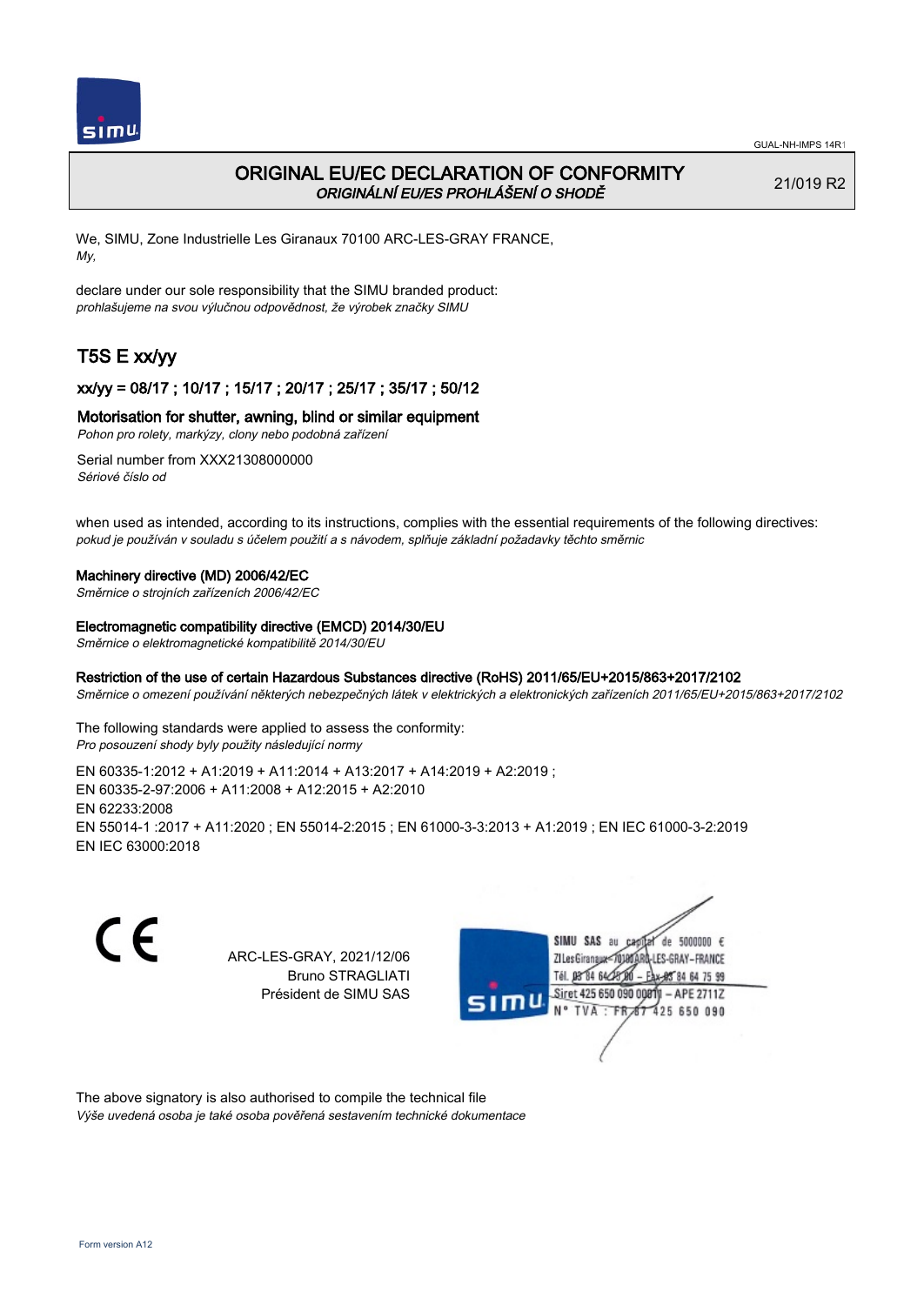

## ORIGINAL EU/EC DECLARATION OF CONFORMITY ORIGINAL EU/EF-OVERENSSTEMMELSESERKLÆRING

21/019 R2

We, SIMU, Zone Industrielle Les Giranaux 70100 ARC-LES-GRAY FRANCE, Vi,

declare under our sole responsibility that the SIMU branded product: erklærer som eneansvarlige, at SIMU mærkede produkter

# T5S E xx/yy

### xx/yy = 08/17 ; 10/17 ; 15/17 ; 20/17 ; 25/17 ; 35/17 ; 50/12

### Motorisation for shutter, awning, blind or similar equipment

Motorisering af gitre, markiser, persienner eller lign. udstyr

Serial number from XXX21308000000 serienummer fra

when used as intended, according to its instructions, complies with the essential requirements of the following directives: når det anvendes efter hensigten, efter dennes instrukser, overholder kravene i følgende direktiver

### Machinery directive (MD) 2006/42/EC

Maskindirektivet 2006/42/EC

### Electromagnetic compatibility directive (EMCD) 2014/30/EU

Elektromagnetisk kompatibilitet direktiv 2014/30/EU

### Restriction of the use of certain Hazardous Substances directive (RoHS) 2011/65/EU+2015/863+2017/2102

RoHS direktiv 2011/65/EU+2015/863+2017/2102

The following standards were applied to assess the conformity: Referencestandarderne der følger blev anvendt til at vurdere overholdelsen

EN 60335‑1:2012 + A1:2019 + A11:2014 + A13:2017 + A14:2019 + A2:2019 ; EN 60335‑2‑97:2006 + A11:2008 + A12:2015 + A2:2010 EN 62233:2008 EN 55014‑1 :2017 + A11:2020 ; EN 55014‑2:2015 ; EN 61000‑3‑3:2013 + A1:2019 ; EN IEC 61000‑3‑2:2019 EN IEC 63000:2018

C E de 5000000  $\epsilon$ SIMU SAS au ARC-LES-GRAY, 2021/12/06 71 les Giranaux</nux LES-GRAY-FRANCE Bruno STRAGLIATI Tél. 08 R4 64 2 64 75 99 Président de SIMU SAS Siret 425 650 090 0081  $-$  APE 2711Z TVA: FR<sub>4</sub>57 425 650 090

The above signatory is also authorised to compile the technical file Personen nævnt ovenfor er også godkendt til at udarbejde det tekniske dossier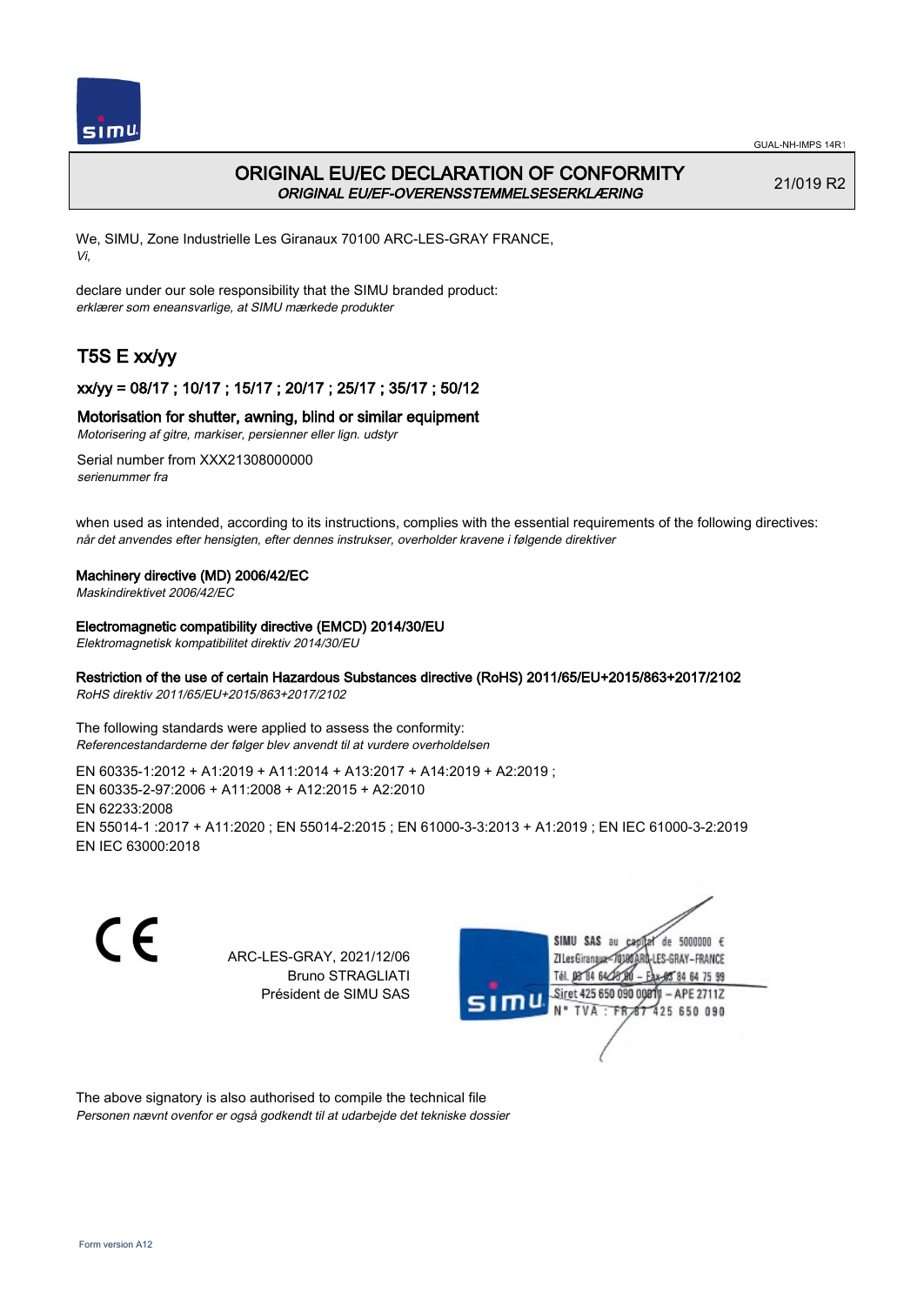

## ORIGINAL EU/EC DECLARATION OF CONFORMITY EL/EK VASTAVUSDEKLARATSIOON

21/019 R2

We, SIMU, Zone Industrielle Les Giranaux 70100 ARC-LES-GRAY FRANCE, Meie,

declare under our sole responsibility that the SIMU branded product: kinnitame kogu vastutusega, et SIMU kaubamärgiga tooted

# T5S E xx/yy

### xx/yy = 08/17 ; 10/17 ; 15/17 ; 20/17 ; 25/17 ; 35/17 ; 50/12

### Motorisation for shutter, awning, blind or similar equipment

Aknaluukide, varikatuste, aknakardinate või sarnaste seadmete motoriseerimine

Serial number from XXX21308000000 Seerianumber alates

when used as intended, according to its instructions, complies with the essential requirements of the following directives: kui kasutatakse eesmärgipäraselt ja juhiste kohaselt, vastavad käesoleva direktiivi põhinõuetele

### Machinery directive (MD) 2006/42/EC

Masinate direktiiv 2006/42/EC

#### Electromagnetic compatibility directive (EMCD) 2014/30/EU

Elektromagnetilise ühilduvuse direktiiv 2014/30/EU

### Restriction of the use of certain Hazardous Substances directive (RoHS) 2011/65/EU+2015/863+2017/2102

RoHs direktiiv ohtlike ainete kasutamise piirangute kohta elektri- ja elektroonikaseadmetes 2011/65/EU+2015/863+2017/2102

The following standards were applied to assess the conformity: Vastavusdeklaratsiooni hindamiseks kasutatakse järgmisi standardeid

EN 60335‑1:2012 + A1:2019 + A11:2014 + A13:2017 + A14:2019 + A2:2019 ; EN 60335‑2‑97:2006 + A11:2008 + A12:2015 + A2:2010 EN 62233:2008 EN 55014‑1 :2017 + A11:2020 ; EN 55014‑2:2015 ; EN 61000‑3‑3:2013 + A1:2019 ; EN IEC 61000‑3‑2:2019 EN IEC 63000:2018

C E

ARC-LES-GRAY, 2021/12/06 Bruno STRAGLIATI Président de SIMU SAS



The above signatory is also authorised to compile the technical file Eelpool nimetatud isik on volitatud koostama tehnilist dokumentatsiooni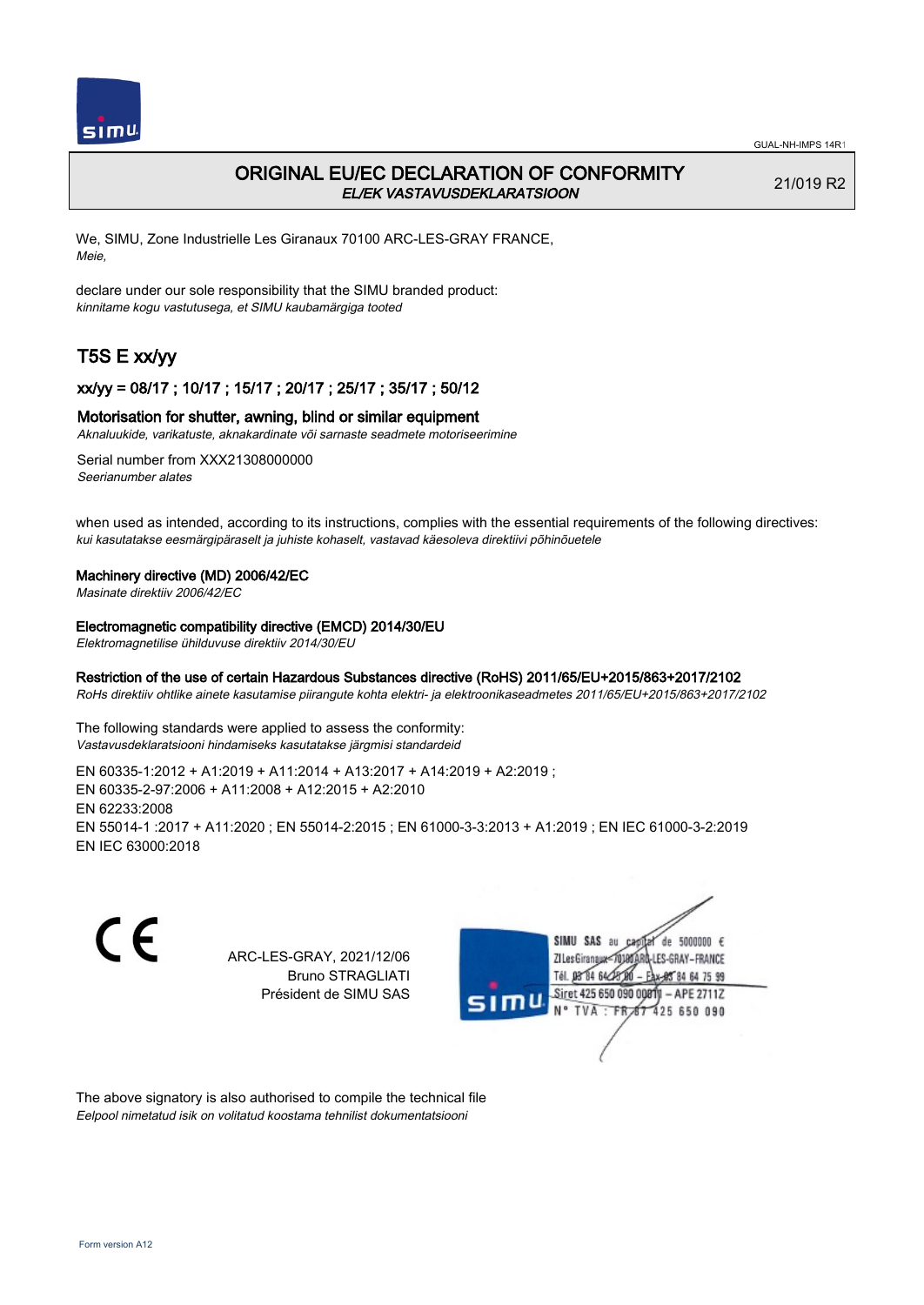

## ORIGINAL EU/EC DECLARATION OF CONFORMITY ALKUPERÄISET EU/EY-VAATIMUSTENMUKAISUUSVAKUUTUS

21/019 R2

We, SIMU, Zone Industrielle Les Giranaux 70100 ARC-LES-GRAY FRANCE, Me,

declare under our sole responsibility that the SIMU branded product: vakuutamme omalla vastuullamme, että SIMU merkkituote

# T5S E xx/yy

## xx/yy = 08/17 ; 10/17 ; 15/17 ; 20/17 ; 25/17 ; 35/17 ; 50/12

### Motorisation for shutter, awning, blind or similar equipment

Sälerullainten, markiisien, kaihtimien tai vastaavien motorisointi

Serial number from XXX21308000000 sarianumerot

when used as intended, according to its instructions, complies with the essential requirements of the following directives: kun käytettynä oikein ja sen ohjeiden mukaan, noudattaa seuraavien direktiivien olennaisia vaatimuksia

### Machinery directive (MD) 2006/42/EC

Konedirektiivin 2006/42/EC

### Electromagnetic compatibility directive (EMCD) 2014/30/EU

Sähkömagneettinen yhteensopivuus direktiivin 2014/30/EU

### Restriction of the use of certain Hazardous Substances directive (RoHS) 2011/65/EU+2015/863+2017/2102

RoHS direktiivin 2011/65/EU+2015/863+2017/2102

The following standards were applied to assess the conformity: Seuraavia viitestandardeja sovellettiin vaatimustenmukaisuusvakuutusta arvioitaessa

EN 60335‑1:2012 + A1:2019 + A11:2014 + A13:2017 + A14:2019 + A2:2019 ; EN 60335‑2‑97:2006 + A11:2008 + A12:2015 + A2:2010 EN 62233:2008 EN 55014‑1 :2017 + A11:2020 ; EN 55014‑2:2015 ; EN 61000‑3‑3:2013 + A1:2019 ; EN IEC 61000‑3‑2:2019 EN IEC 63000:2018

C E SIMU SAS au  $de$  5000000  $f$ ARC-LES-GRAY, 2021/12/06 71 Les Giranaux 1018 LES-GRAY-FRANCE Bruno STRAGLIATI Tél. **DR R4 64/2** 64 75 99 Président de SIMU SAS Siret 425 650 090 0081  $-$  APE 2711Z TVA: FR 425 650 090

The above signatory is also authorised to compile the technical file Yllä allekirjoittaja on myös valtuutettu kokoamaan teknisten tiedostojen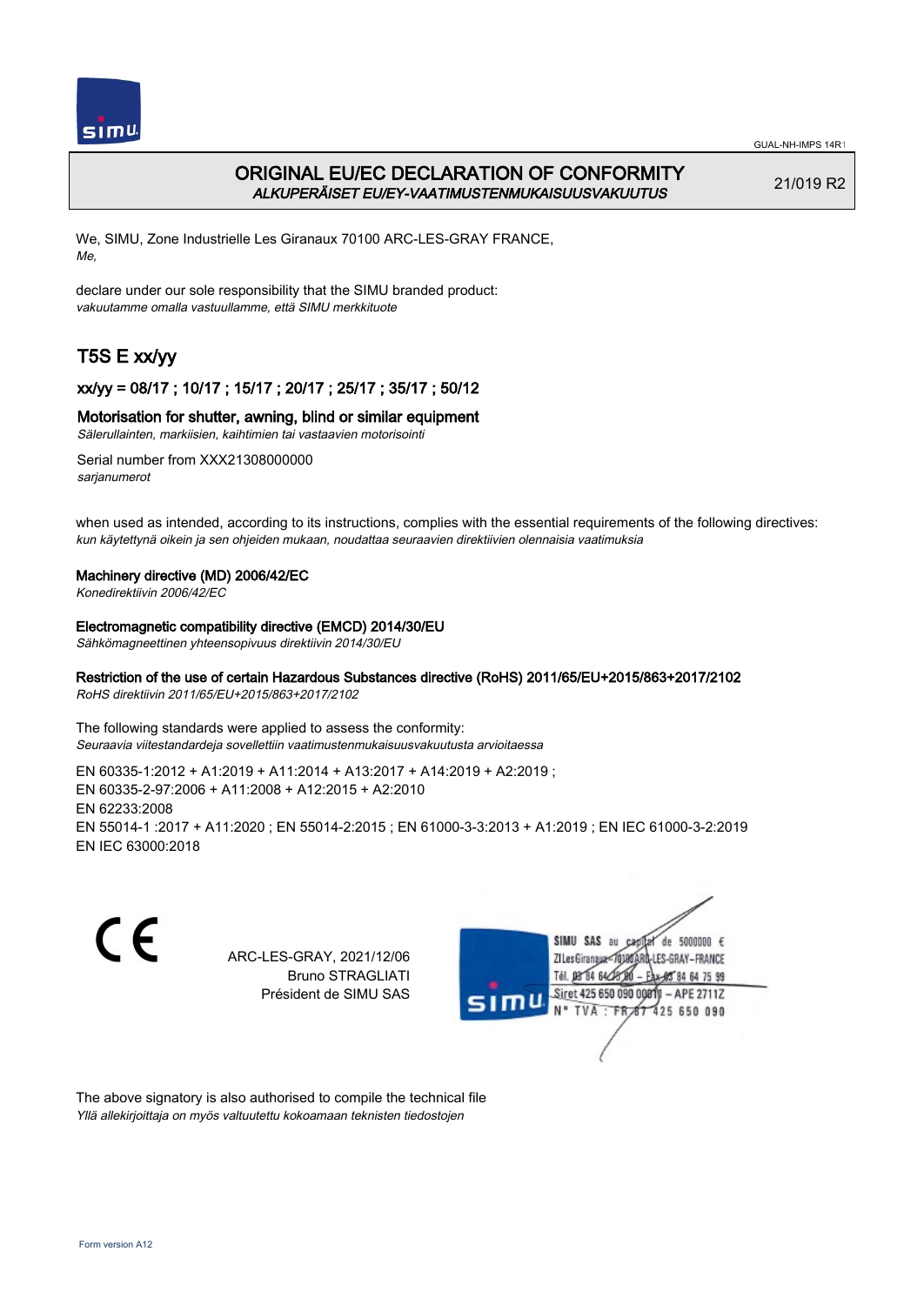

## ORIGINAL EU/EC DECLARATION OF CONFORMITY ΠΡΩΤΟΤΥΠΟ ΔΗΛΩΣΗ ΣΥΜΜΟΡΦΩΣΗΣ ΕΕ/EK

21/019 R2

We, SIMU, Zone Industrielle Les Giranaux 70100 ARC-LES-GRAY FRANCE, εμείς,

declare under our sole responsibility that the SIMU branded product: Δηλώνουμε αναλαμβάνοντας την αποκλειστική ευθύνη ότι το επώνυμο προϊόν SIMU

# T5S E xx/yy

### xx/yy = 08/17 ; 10/17 ; 15/17 ; 20/17 ; 25/17 ; 35/17 ; 50/12

### Motorisation for shutter, awning, blind or similar equipment

Μηχανοκίνηση για ρολα,τέντες,στόρια ή παρόμοιο εξοπλισμό

Serial number from XXX21308000000 σειριακό αριθμό από

when used as intended, according to its instructions, complies with the essential requirements of the following directives: όταν χρησιμοποιείται όπως έχει προβλεφθεί, σύμφωνα με τις οδηγίες του, συμφωνεί με τις βασικές απαιτήσεις των ακόλουθων οδηγιών

#### Machinery directive (MD) 2006/42/EC

Οδηγία περι μηχανικού εξοπλισμού 2006/42/EC

#### Electromagnetic compatibility directive (EMCD) 2014/30/EU

Οδηγία ηλεκτρομαγνητικής συμβατότητας 2014/30/EU

### Restriction of the use of certain Hazardous Substances directive (RoHS) 2011/65/EU+2015/863+2017/2102

Οδηγίας RoHS 2011/65/EU+2015/863+2017/2102

The following standards were applied to assess the conformity: Τα πρότυπα αναφοράς που ακολουθούν εφαρμόστηκαν με σκοπό την αξιολόγηση της συμμόρφωσης

EN 60335‑1:2012 + A1:2019 + A11:2014 + A13:2017 + A14:2019 + A2:2019 ; EN 60335‑2‑97:2006 + A11:2008 + A12:2015 + A2:2010 EN 62233:2008 EN 55014‑1 :2017 + A11:2020 ; EN 55014‑2:2015 ; EN 61000‑3‑3:2013 + A1:2019 ; EN IEC 61000‑3‑2:2019 EN IEC 63000:2018

C E ARC-LES-GRAY, 2021/12/06 Bruno STRAGLIATI Président de SIMU SAS



The above signatory is also authorised to compile the technical file

Το πρόσωπο που αναφέρεται παραπάνω είναι επίσης εξουσιοδοτημένο να καταρτίσει τον τεχνικό φάκελο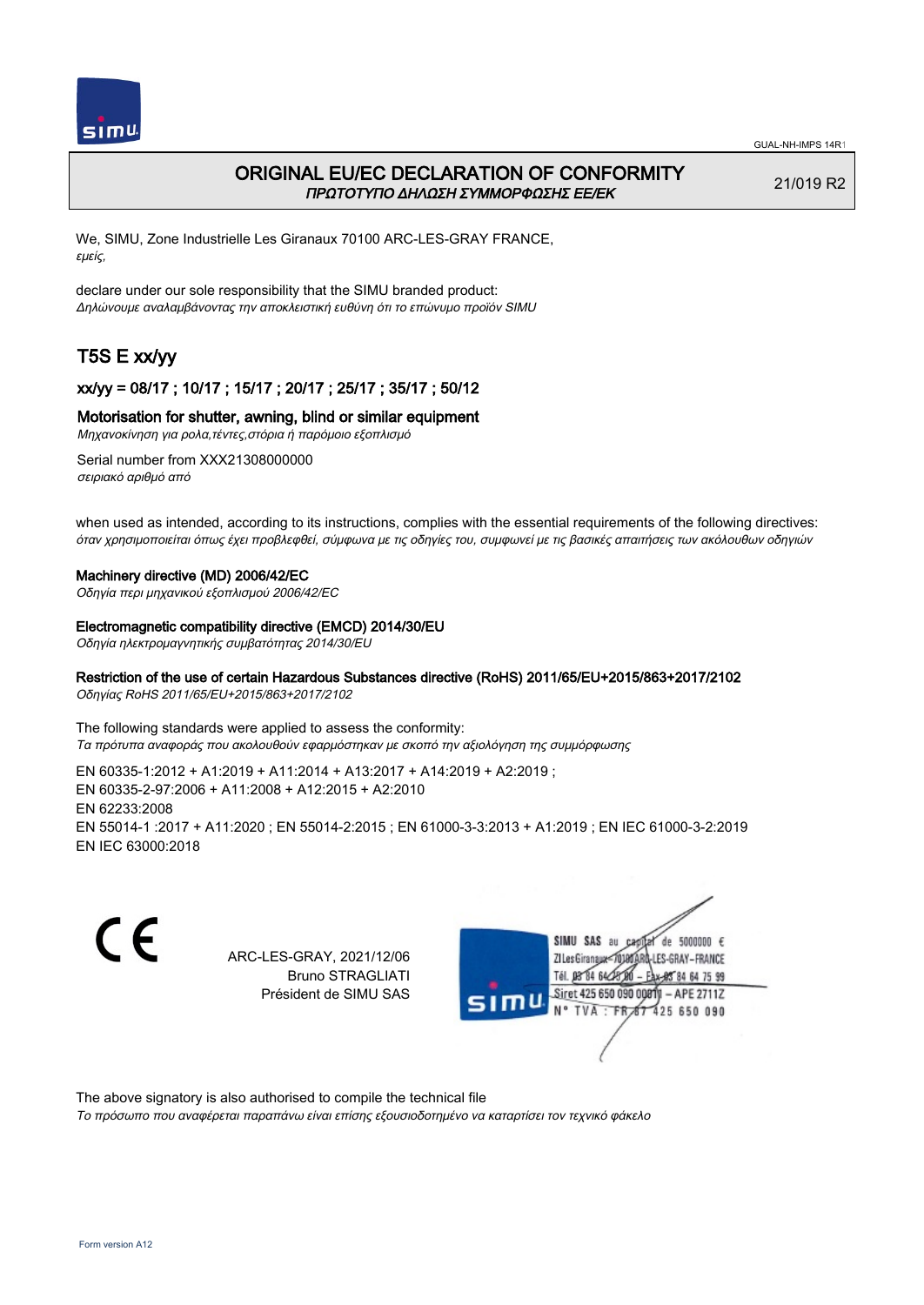

## ORIGINAL EU/EC DECLARATION OF CONFORMITY ORGINALNA EU/EC DEKLARACIJA O USKLAĐENOSTI

21/019 R2

64 75 99

We, SIMU, Zone Industrielle Les Giranaux 70100 ARC-LES-GRAY FRANCE, Mi,

declare under our sole responsibility that the SIMU branded product: izjavljujemo pod punom odgovornošču da je proizvod marke SIMU

# T5S E xx/yy

## xx/yy = 08/17 ; 10/17 ; 15/17 ; 20/17 ; 25/17 ; 35/17 ; 50/12

### Motorisation for shutter, awning, blind or similar equipment

Motorizacija za rolete,tende,sjenila ili slične opreme

Serial number from XXX21308000000 Serijski broj iz

when used as intended, according to its instructions, complies with the essential requirements of the following directives: ako se upotrebljava prema namjeni, prema važećim uputama, usklađen sa prijeko potrebnim zahtijevima slijedećih direktiva

### Machinery directive (MD) 2006/42/EC

Direktiva o strojevima 2006/42/EC

Electromagnetic compatibility directive (EMCD) 2014/30/EU

Direktiva o elektromagnetskoj usklađenosti 2014/30/EU

### Restriction of the use of certain Hazardous Substances directive (RoHS) 2011/65/EU+2015/863+2017/2102

Direktiva RoHS 2011/65/EU+2015/863+2017/2102

The following standards were applied to assess the conformity: Slijedeće reference standarda se primjenjuju da se odredi usklađenost

EN 60335‑1:2012 + A1:2019 + A11:2014 + A13:2017 + A14:2019 + A2:2019 ; EN 60335‑2‑97:2006 + A11:2008 + A12:2015 + A2:2010 EN 62233:2008 EN 55014‑1 :2017 + A11:2020 ; EN 55014‑2:2015 ; EN 61000‑3‑3:2013 + A1:2019 ; EN IEC 61000‑3‑2:2019 EN IEC 63000:2018

C E SIMU SAS au de 5000000  $\epsilon$ ARC-LES-GRAY, 2021/12/06 71 les Giranaux</nux LES-GRAY-FRANCE Bruno STRAGLIATI Tél. 08 R4 64 2 Président de SIMU SAS Siret 425 650 090 0081  $-$  APE 2711Z TVA: FR<sub>4</sub>57 425 650 090

The above signatory is also authorised to compile the technical file Gore navedeni potpisnik također je ovlašten za sastavljanje tehničkog dokumenta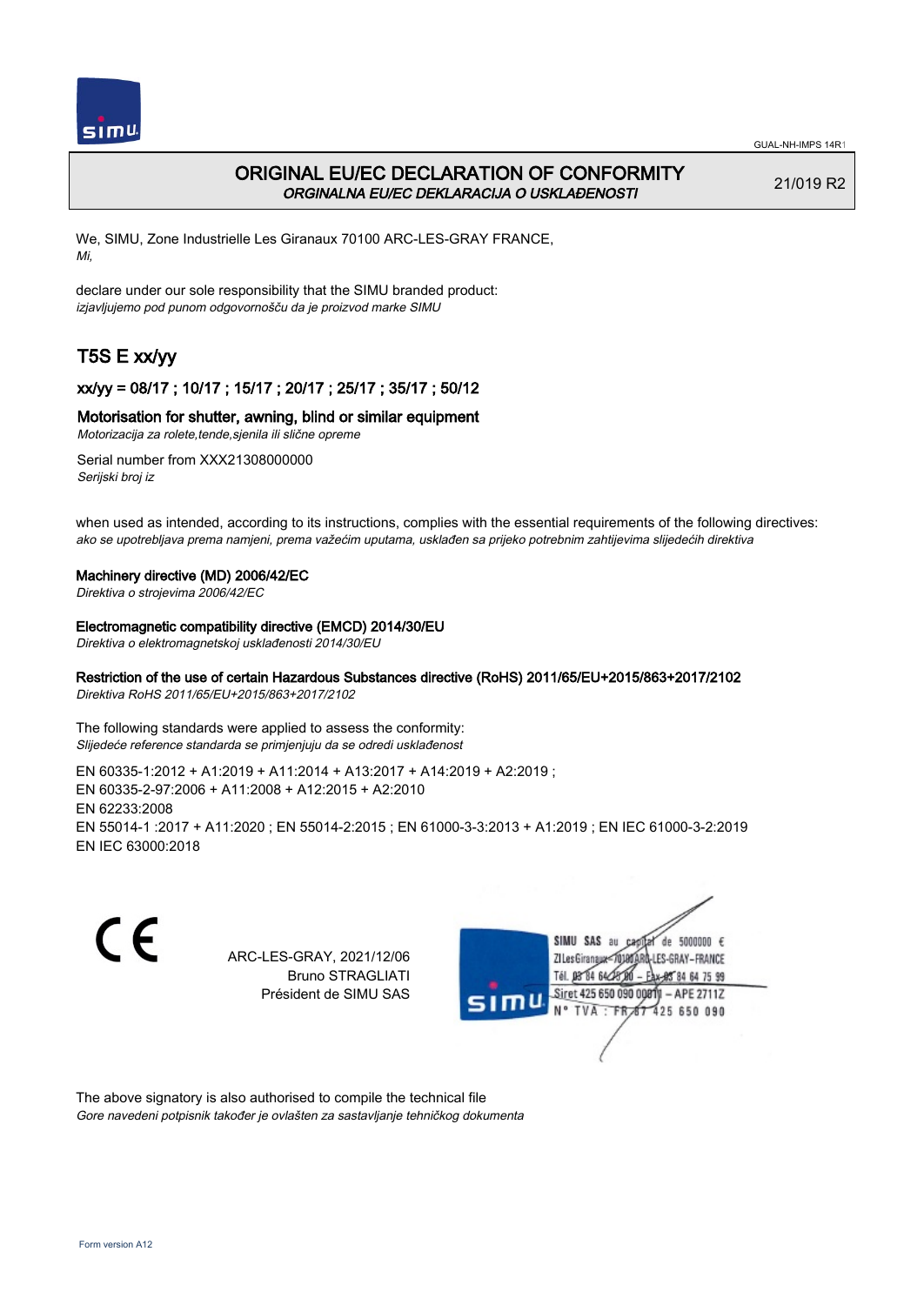

## ORIGINAL EU/EC DECLARATION OF CONFORMITY Eredeti EU/CE Megfelelőségi Nyilatkozat

21/019 R2

We, SIMU, Zone Industrielle Les Giranaux 70100 ARC-LES-GRAY FRANCE, Alulírott,

declare under our sole responsibility that the SIMU branded product: felelősségünk teljes tudatában kijelentjük, hogy a szóban forgó SIMU termék

# T5S E xx/yy

### xx/yy = 08/17 ; 10/17 ; 15/17 ; 20/17 ; 25/17 ; 35/17 ; 50/12

### Motorisation for shutter, awning, blind or similar equipment

Redőny, napellenző vagy hasonlószerkezetek motorizálása

Serial number from XXX21308000000 Sorozatszámtól

when used as intended, according to its instructions, complies with the essential requirements of the following directives: megfelel, az alábbi irányelvekben megfogalmazott alapvető követelményeknek

### Machinery directive (MD) 2006/42/EC

Gépekre vonatkozó irányelv 2006/42/EC

#### Electromagnetic compatibility directive (EMCD) 2014/30/EU

Elektromágneses megfelelőségi irányelv 2014/30/EU

### Restriction of the use of certain Hazardous Substances directive (RoHS) 2011/65/EU+2015/863+2017/2102

RoHS irányelv 2011/65/EU+2015/863+2017/2102

The following standards were applied to assess the conformity: A megfelelőség biztosításának érdekében az alábbi szabványok kerültek alkalmazásra

EN 60335‑1:2012 + A1:2019 + A11:2014 + A13:2017 + A14:2019 + A2:2019 ; EN 60335‑2‑97:2006 + A11:2008 + A12:2015 + A2:2010 EN 62233:2008 EN 55014‑1 :2017 + A11:2020 ; EN 55014‑2:2015 ; EN 61000‑3‑3:2013 + A1:2019 ; EN IEC 61000‑3‑2:2019 EN IEC 63000:2018

C E de 5000000  $\epsilon$ SIMU SAS au ARC-LES-GRAY, 2021/12/06 71 les Giranaux</nux LES-GRAY-FRANCE Bruno STRAGLIATI Tél. **DR R4 64-25** 64 75 99 Président de SIMU SAS Siret 425 650 090 0081  $-$  APE 2711Z TVA: FR 425 650 090

The above signatory is also authorised to compile the technical file A fent említett aláíró is jogosult a műszaki dokumentáció összeállítására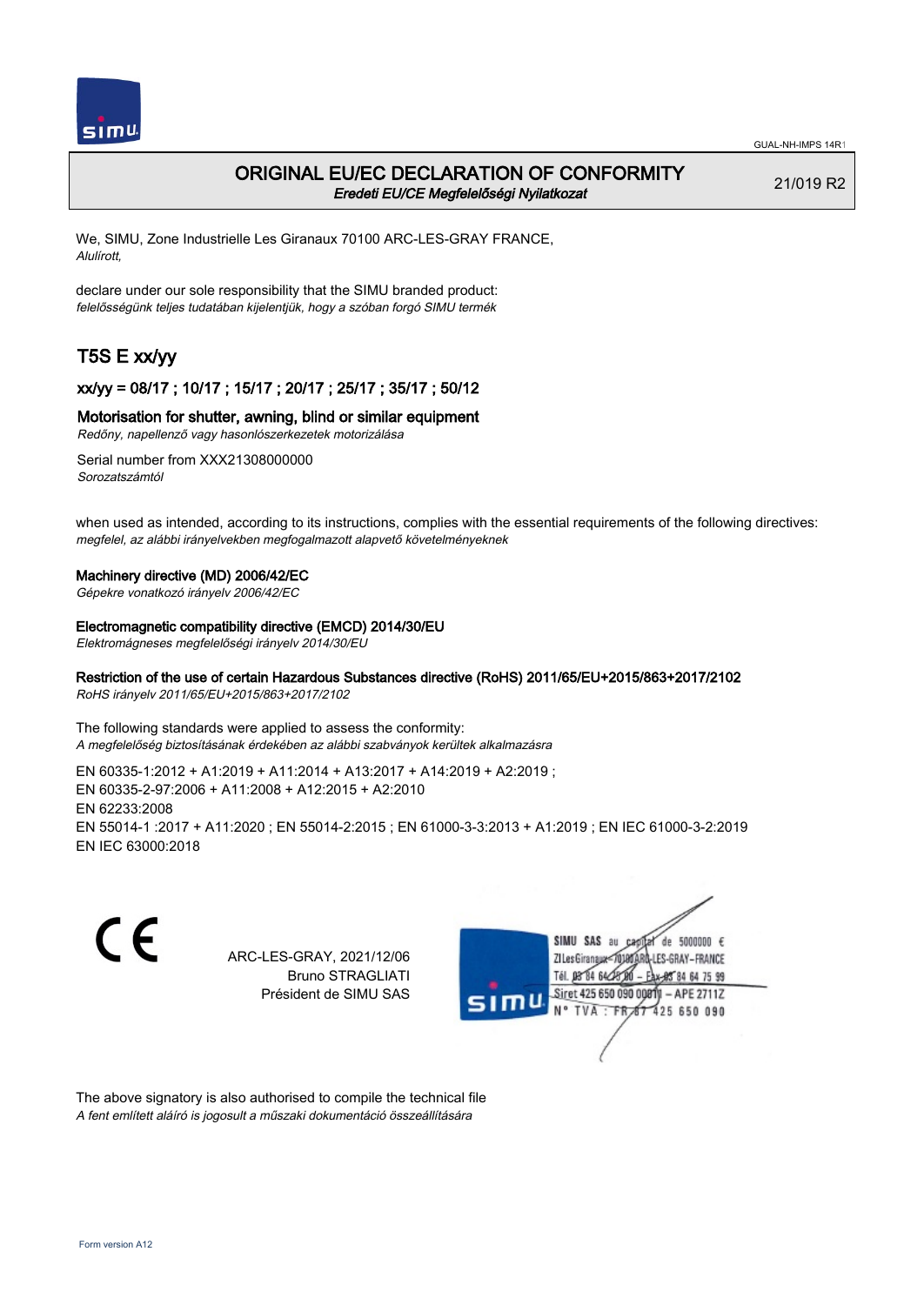

## ORIGINAL EU/EC DECLARATION OF CONFORMITY ORIGINALI ES/EB ATITIKTIES DEKLARACIJA

21/019 R2

We, SIMU, Zone Industrielle Les Giranaux 70100 ARC-LES-GRAY FRANCE, Mes,

declare under our sole responsibility that the SIMU branded product: atsakingai deklaruojame, kad SIMU kompanijos produktas

# T5S E xx/yy

### xx/yy = 08/17 ; 10/17 ; 15/17 ; 20/17 ; 25/17 ; 35/17 ; 50/12

### Motorisation for shutter, awning, blind or similar equipment

Apsauginių žaliuzių, markizių, ritininių užuolaidų ir panašių gaminių automatizavimas

Serial number from XXX21308000000 Serijos numeris nuo

when used as intended, according to its instructions, complies with the essential requirements of the following directives: naudojamas pagal paskirtį, pagal gamintojo instrukcijas, atitinka esminius šių Direktyvų reikalavimus

### Machinery directive (MD) 2006/42/EC

Mašinų direktyva 2006/42/EC

Electromagnetic compatibility directive (EMCD) 2014/30/EU

Elektromagnetinio suderinamumo direktyva 2014/30/EU

### Restriction of the use of certain Hazardous Substances directive (RoHS) 2011/65/EU+2015/863+2017/2102

PMNA (RoHS) direktyva 2011/65/EU+2015/863+2017/2102

The following standards were applied to assess the conformity: Įverinti deklaruojamą atitiktį buvo taikomi toliau nurodyti standartai

EN 60335‑1:2012 + A1:2019 + A11:2014 + A13:2017 + A14:2019 + A2:2019 ; EN 60335‑2‑97:2006 + A11:2008 + A12:2015 + A2:2010 EN 62233:2008 EN 55014‑1 :2017 + A11:2020 ; EN 55014‑2:2015 ; EN 61000‑3‑3:2013 + A1:2019 ; EN IEC 61000‑3‑2:2019 EN IEC 63000:2018

C E SIMU SAS au de 5000000  $\epsilon$ ARC-LES-GRAY, 2021/12/06 71 les Giranaux</nux LES-GRAY-FRANCE Bruno STRAGLIATI Tél. 08 R4 64 2 64 75 99 Président de SIMU SAS Siret 425 650 090 0081  $-$  APE 2711Z TVA: FR<sub>4</sub>57 425 650 090

The above signatory is also authorised to compile the technical file Asmuo, pasirašęs šią deklaraciją, taip pat turi įgaliojimą sudaryti techninę bylą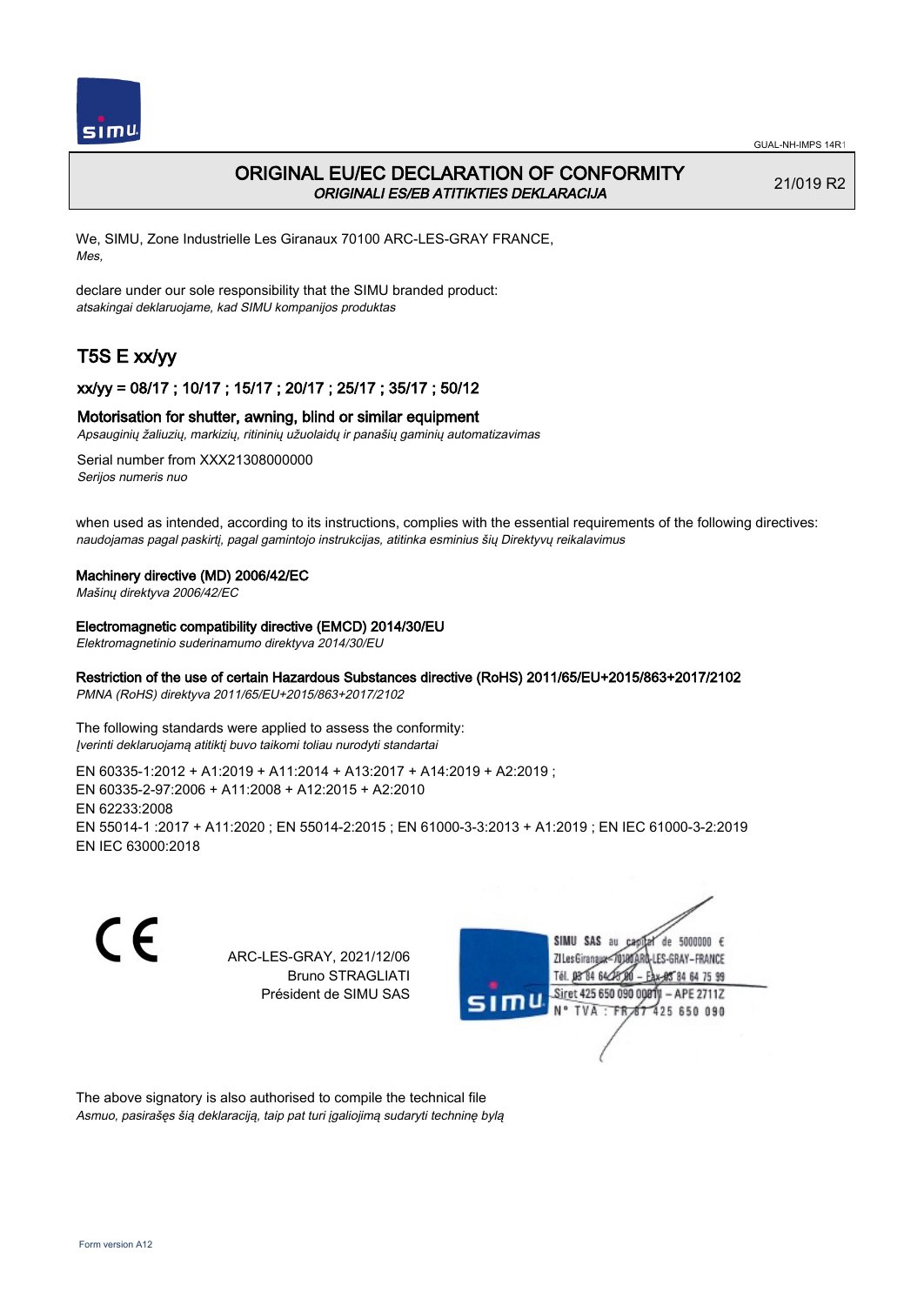

## ORIGINAL EU/EC DECLARATION OF CONFORMITY ES/EK ATBILSTĪBAS DEKLARĀCIJA

21/019 R2

We, SIMU, Zone Industrielle Les Giranaux 70100 ARC-LES-GRAY FRANCE, Mēs,

declare under our sole responsibility that the SIMU branded product: ar pilnu atbildību, apliecinām, ka SIMU zīmola produkti,

# T5S E xx/yy

### xx/yy = 08/17 ; 10/17 ; 15/17 ; 20/17 ; 25/17 ; 35/17 ; 50/12

### Motorisation for shutter, awning, blind or similar equipment

Aizsargžalūziju, žalūziju, markīžu, aizkaru un līdzīgu gala produktu motorizēšana

Serial number from XXX21308000000 sērijas numurs no

when used as intended, according to its instructions, complies with the essential requirements of the following directives: ja tie tiek lietoti saskaņā ar norādījumiem, atbilst šo direktīvu pamatprasībām

### Machinery directive (MD) 2006/42/EC

Mašīnu Direktīva 2006/42/EC

Electromagnetic compatibility directive (EMCD) 2014/30/EU

Elektromagnētiskās Savietojamības Direktīva 2014/30/EU

### Restriction of the use of certain Hazardous Substances directive (RoHS) 2011/65/EU+2015/863+2017/2102

RoHs Direktīva par dažādu bīstamu vielu izmantošanas ierobežošanu elektriskās un elektroniskās iekārtās 2011/65/EU+2015/863+2017/2102

The following standards were applied to assess the conformity: Atbilstības deklarācijas novērtēšanai tiek pielietoti sekojoši standarti

EN 60335‑1:2012 + A1:2019 + A11:2014 + A13:2017 + A14:2019 + A2:2019 ; EN 60335‑2‑97:2006 + A11:2008 + A12:2015 + A2:2010 EN 62233:2008 EN 55014‑1 :2017 + A11:2020 ; EN 55014‑2:2015 ; EN 61000‑3‑3:2013 + A1:2019 ; EN IEC 61000‑3‑2:2019 EN IEC 63000:2018

CE

ARC-LES-GRAY, 2021/12/06 Bruno STRAGLIATI Président de SIMU SAS



The above signatory is also authorised to compile the technical file Iepriekš minētā persona ir pilnvarota sastādīt tehnisko dokumentāciju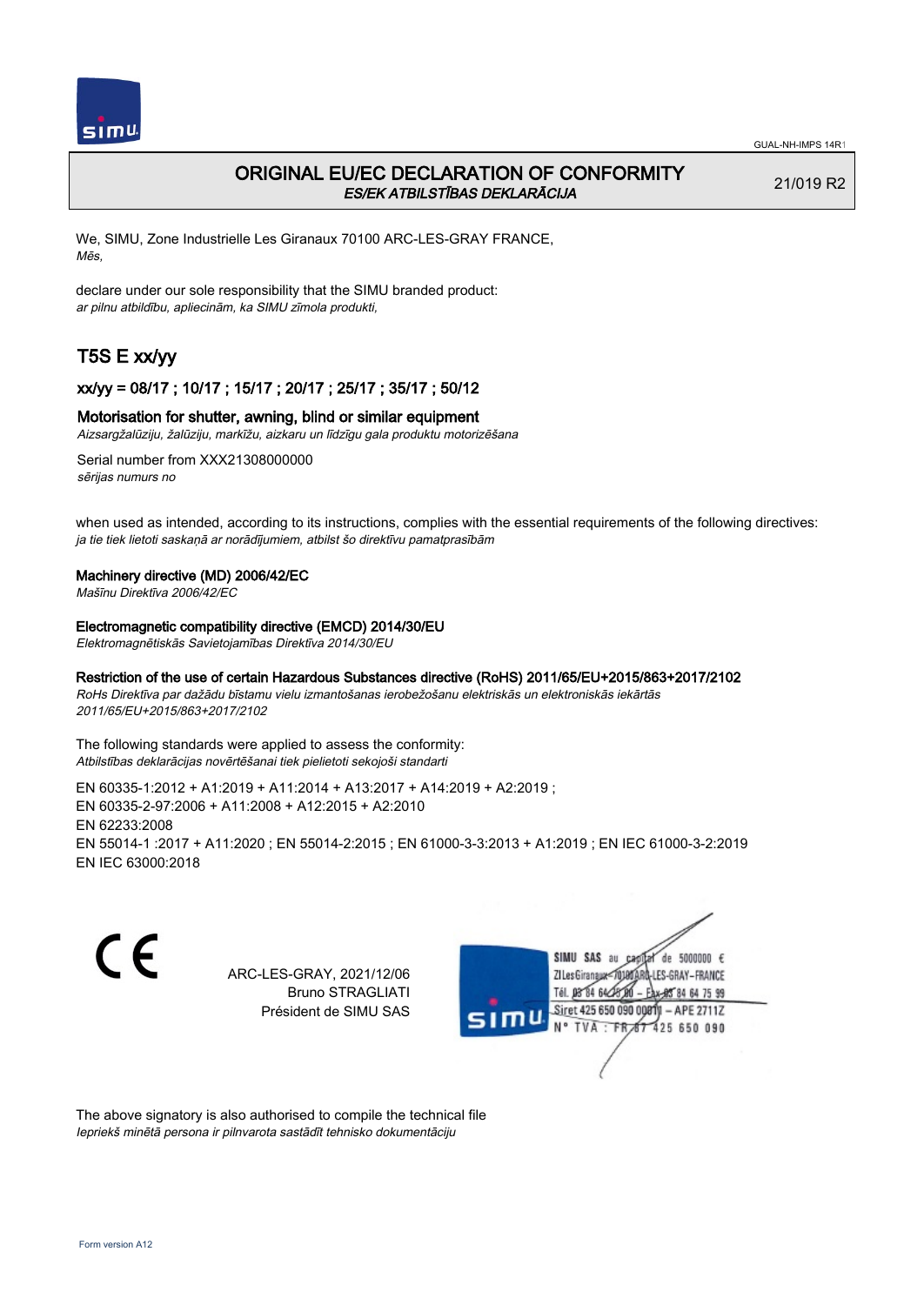

## ORIGINAL EU/EC DECLARATION OF CONFORMITY OORSPRONKELIJKE EU/EG-CONFORMITEITSVERKLARING

21/019 R2

We, SIMU, Zone Industrielle Les Giranaux 70100 ARC-LES-GRAY FRANCE, Wij,

declare under our sole responsibility that the SIMU branded product: verklaren op eigen verantwoordelijkheid dat het produkt van het SIMU

# T5S E xx/yy

### xx/yy = 08/17 ; 10/17 ; 15/17 ; 20/17 ; 25/17 ; 35/17 ; 50/12

### Motorisation for shutter, awning, blind or similar equipment

Motorisatie voor rolluiken, zonwering, screens of gelijkaardige toepassingen

Serial number from XXX21308000000 Serienummer van

when used as intended, according to its instructions, complies with the essential requirements of the following directives: wanneer gebruikt voor de juiste toepassing voldoet aan de essentiële eisen van de volgende richtlijnen

### Machinery directive (MD) 2006/42/EC

Machinerichtlijn 2006/42/EC

Electromagnetic compatibility directive (EMCD) 2014/30/EU

Richtlijn elektromagnetische compatibiliteit 2014/30/EU

### Restriction of the use of certain Hazardous Substances directive (RoHS) 2011/65/EU+2015/863+2017/2102

RoHS Richtlijn 2011/65/EU+2015/863+2017/2102

The following standards were applied to assess the conformity: De volgende referentiestandaarden worden toegepast om de overeenstemming te evalueren

EN 60335‑1:2012 + A1:2019 + A11:2014 + A13:2017 + A14:2019 + A2:2019 ; EN 60335‑2‑97:2006 + A11:2008 + A12:2015 + A2:2010 EN 62233:2008 EN 55014‑1 :2017 + A11:2020 ; EN 55014‑2:2015 ; EN 61000‑3‑3:2013 + A1:2019 ; EN IEC 61000‑3‑2:2019 EN IEC 63000:2018

C E SIMU SAS au ARC-LES-GRAY, 2021/12/06 Bruno STRAGLIATI Tél. 08 R4 64 2 Président de SIMU SAS



The above signatory is also authorised to compile the technical file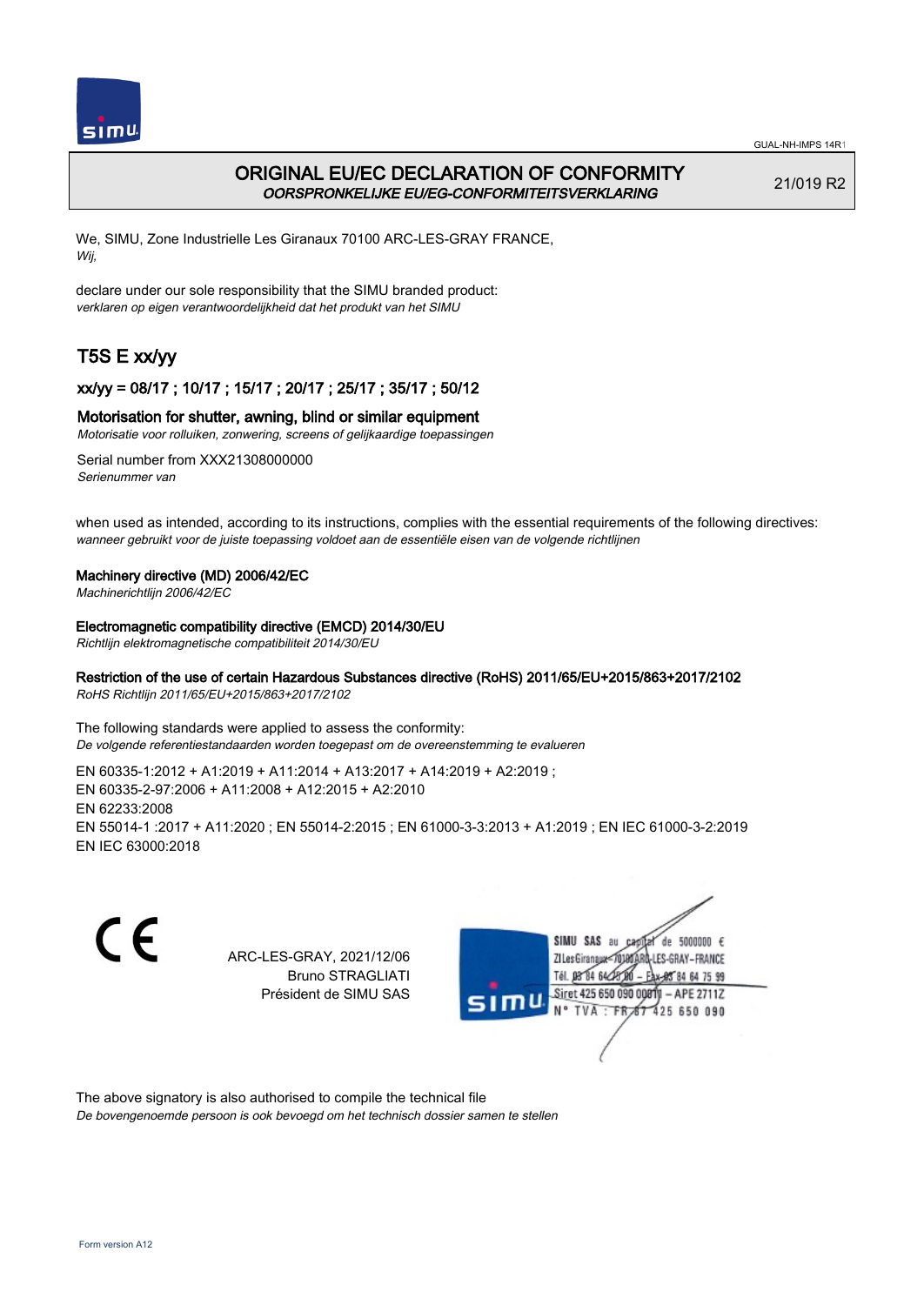

## ORIGINAL EU/EC DECLARATION OF CONFORMITY ORIGINAL EU / CE - ERKLÆRING

21/019 R2

We, SIMU, Zone Industrielle Les Giranaux 70100 ARC-LES-GRAY FRANCE, Vi,

declare under our sole responsibility that the SIMU branded product: erklærer under vårt eneansvar at SIMU merket produkt

# T5S E xx/yy

### xx/yy = 08/17 ; 10/17 ; 15/17 ; 20/17 ; 25/17 ; 35/17 ; 50/12

### Motorisation for shutter, awning, blind or similar equipment

Motorisering for marksier, screens, persienner eller lignende utstyr

Serial number from XXX21308000000 Serienummer fra

when used as intended, according to its instructions, complies with the essential requirements of the following directives: når de brukes som forutsatt, i henhold til sin instruks, i samsvar med de grunnlegende kravene i følgende direktiver

### Machinery directive (MD) 2006/42/EC

Maskindirektivet 2006/42/EC

### Electromagnetic compatibility directive (EMCD) 2014/30/EU

EMC-dirketivet 2014/30/EU

### Restriction of the use of certain Hazardous Substances directive (RoHS) 2011/65/EU+2015/863+2017/2102

RoHS-direktivet 2011/65/EU+2015/863+2017/2102

The following standards were applied to assess the conformity: Følgende referansestandarder ble brukt for å vurdere samsvar

EN 60335‑1:2012 + A1:2019 + A11:2014 + A13:2017 + A14:2019 + A2:2019 ; EN 60335‑2‑97:2006 + A11:2008 + A12:2015 + A2:2010 EN 62233:2008 EN 55014‑1 :2017 + A11:2020 ; EN 55014‑2:2015 ; EN 61000‑3‑3:2013 + A1:2019 ; EN IEC 61000‑3‑2:2019 EN IEC 63000:2018

C E

ARC-LES-GRAY, 2021/12/06 Bruno STRAGLIATI Président de SIMU SAS



The above signatory is also authorised to compile the technical file Ovennevnte underskrevet fullmakt til å utarbeide den tekniske dokumentasjonen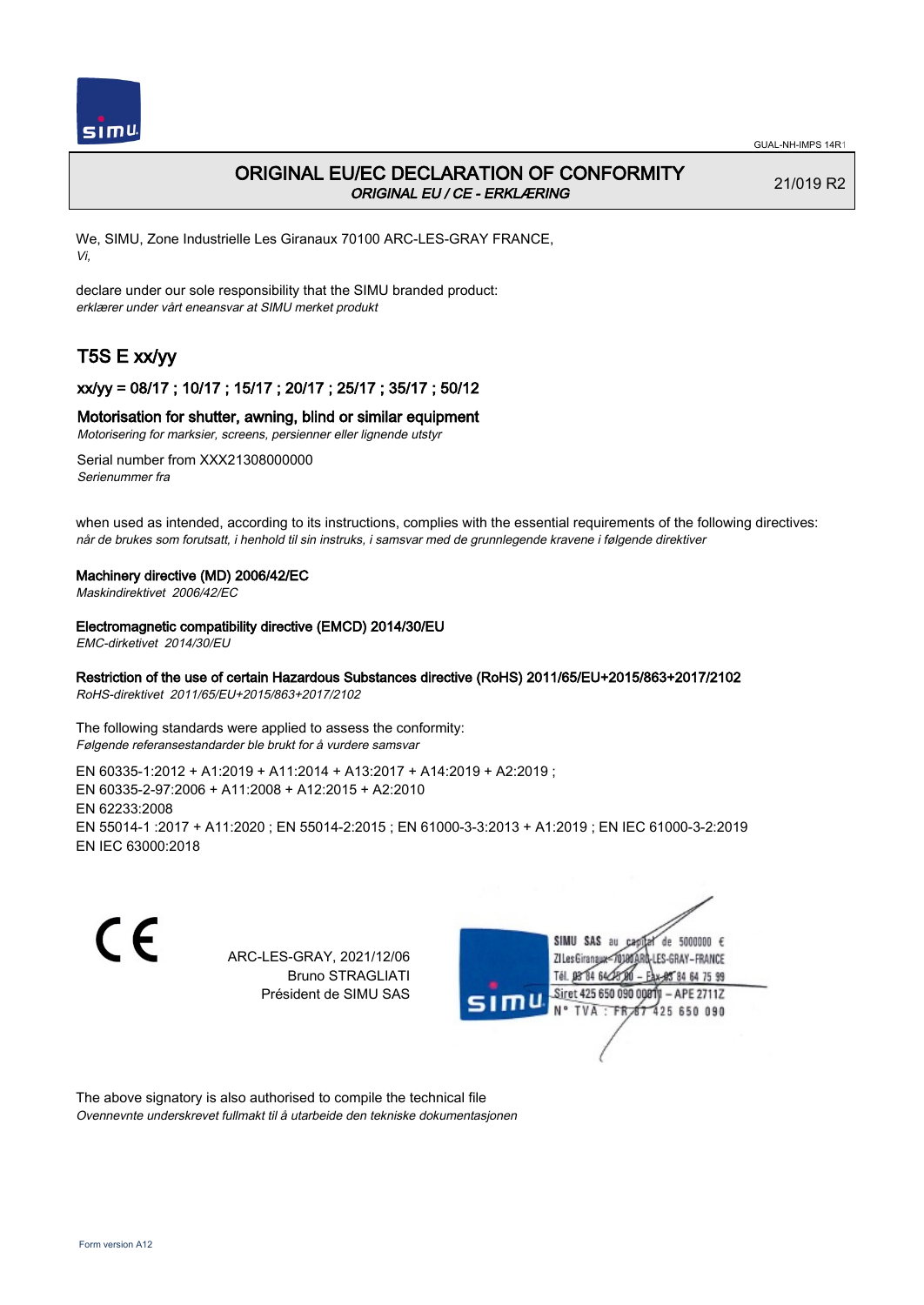

## ORIGINAL EU/EC DECLARATION OF CONFORMITY ORYGINALNA DEKLARACJA ZGODNOŚCI UE/WE

21/019 R2

We, SIMU, Zone Industrielle Les Giranaux 70100 ARC-LES-GRAY FRANCE, My,

declare under our sole responsibility that the SIMU branded product: deklarujemy z pełną odpowiedzialnością, że produkt oznaczony marką SIMU

# T5S E xx/yy

### xx/yy = 08/17 ; 10/17 ; 15/17 ; 20/17 ; 25/17 ; 35/17 ; 50/12

### Motorisation for shutter, awning, blind or similar equipment

Wyposażenie w napęd rolety, markizy, osłony przeciwsłonecznej lub podobnego urządzenia

Serial number from XXX21308000000 z numerem seryjnym od

when used as intended, according to its instructions, complies with the essential requirements of the following directives: gdy jest używany zgodnie z przeznaczeniem i instrukcjami, spełnia podstawowe wymagania następujących Dyrektyw

### Machinery directive (MD) 2006/42/EC

Dyrektywa maszynowa 2006/42/EC

### Electromagnetic compatibility directive (EMCD) 2014/30/EU

Dyrektywa kompatybilności elektromagnetycznej 2014/30/EU

### Restriction of the use of certain Hazardous Substances directive (RoHS) 2011/65/EU+2015/863+2017/2102

Dyrektywa RoHS 2011/65/EU+2015/863+2017/2102

The following standards were applied to assess the conformity: Do oceny zgodności zostały zastosowane następujące normy

EN 60335‑1:2012 + A1:2019 + A11:2014 + A13:2017 + A14:2019 + A2:2019 ; EN 60335‑2‑97:2006 + A11:2008 + A12:2015 + A2:2010 EN 62233:2008 EN 55014‑1 :2017 + A11:2020 ; EN 55014‑2:2015 ; EN 61000‑3‑3:2013 + A1:2019 ; EN IEC 61000‑3‑2:2019 EN IEC 63000:2018

C E

ARC-LES-GRAY, 2021/12/06 Bruno STRAGLIATI Président de SIMU SAS



The above signatory is also authorised to compile the technical file

Osoba wskazana powyżej jest również upoważniony do przygotowania dokumentacji technicznej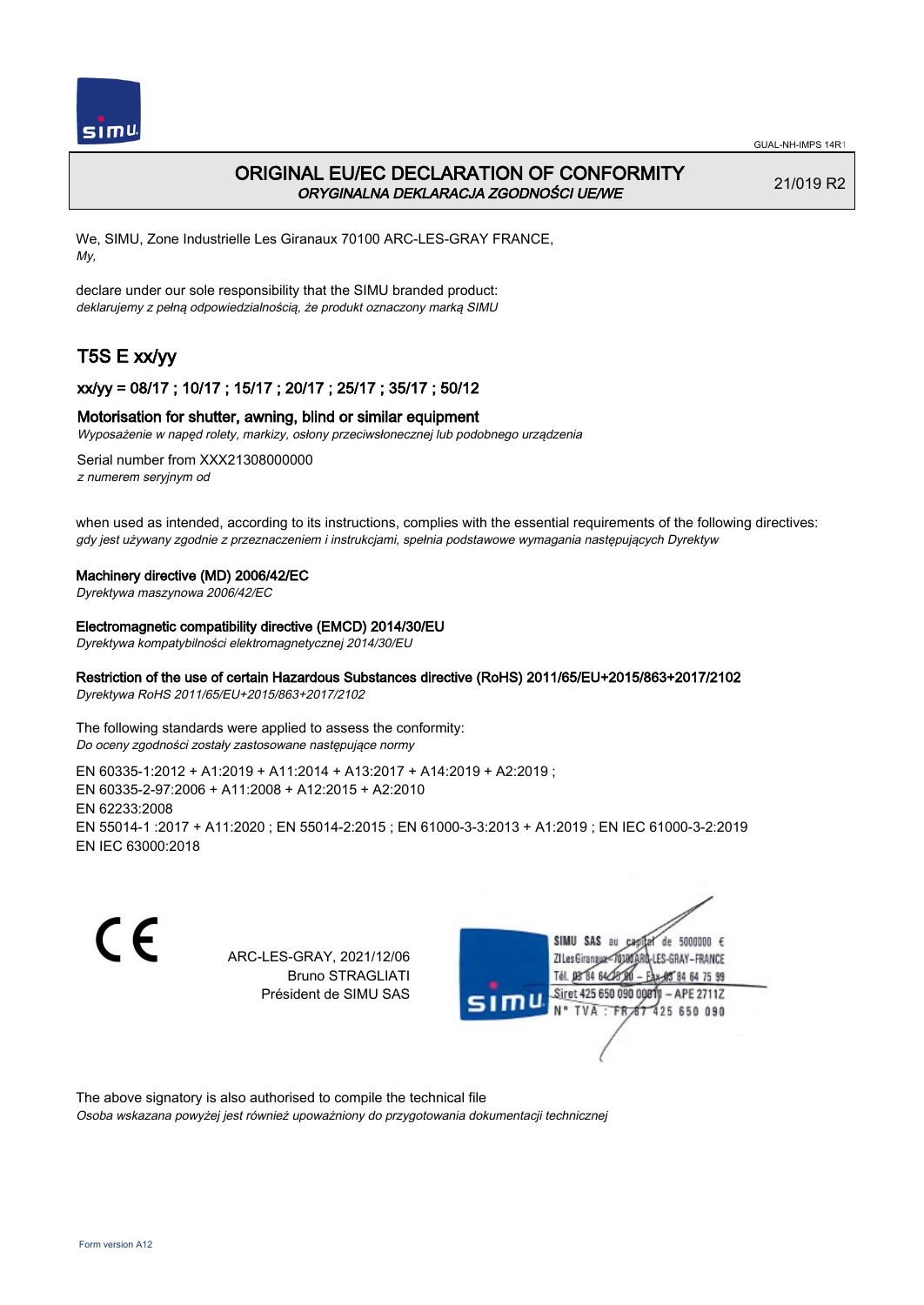

## ORIGINAL EU/EC DECLARATION OF CONFORMITY DECLARAÇÃO UE/CE DE CONFORMIDADE ORIGINAL

21/019 R2

We, SIMU, Zone Industrielle Les Giranaux 70100 ARC-LES-GRAY FRANCE, Nós,

declare under our sole responsibility that the SIMU branded product: declaramos sob nossa única responsabilidade que o dispositivo marca SIMU

# T5S E xx/yy

### xx/yy = 08/17 ; 10/17 ; 15/17 ; 20/17 ; 25/17 ; 35/17 ; 50/12

### Motorisation for shutter, awning, blind or similar equipment

Motorização para toldo, persiana, estore, cortina ou equipamento parecido

Serial number from XXX21308000000 Número de série desde

when used as intended, according to its instructions, complies with the essential requirements of the following directives: Quando utilizado de acordo com sua a aplicação, segundo as suas instruções, cumpre os requisitos essenciais das seguintes diretivas

### Machinery directive (MD) 2006/42/EC

Diretiva Máquinas 2006/42/EC

Electromagnetic compatibility directive (EMCD) 2014/30/EU

Diretiva compatibilidade electromagnética 2014/30/EU

### Restriction of the use of certain Hazardous Substances directive (RoHS) 2011/65/EU+2015/863+2017/2102

Diretiva RoHS 2011/65/EU+2015/863+2017/2102

The following standards were applied to assess the conformity: As normas de referência apresentadas em seguida foram aplicadas para avaliar a conformidade

EN 60335‑1:2012 + A1:2019 + A11:2014 + A13:2017 + A14:2019 + A2:2019 ; EN 60335‑2‑97:2006 + A11:2008 + A12:2015 + A2:2010 EN 62233:2008 EN 55014‑1 :2017 + A11:2020 ; EN 55014‑2:2015 ; EN 61000‑3‑3:2013 + A1:2019 ; EN IEC 61000‑3‑2:2019 EN IEC 63000:2018

C E SIMU SAS au  $de$  5000000  $f$ ARC-LES-GRAY, 2021/12/06 71 Les Giranaux<m10 LES-GRAY-FRANCE Bruno STRAGLIATI Tél. **DR R4 64-25** 64 75 99 Président de SIMU SAS Siret 425 650 090 0081  $-$  APE 2711Z TVA: FR 425 650 090

The above signatory is also authorised to compile the technical file A pessoa nomeada acima também está autorizada a compilar o processo técnico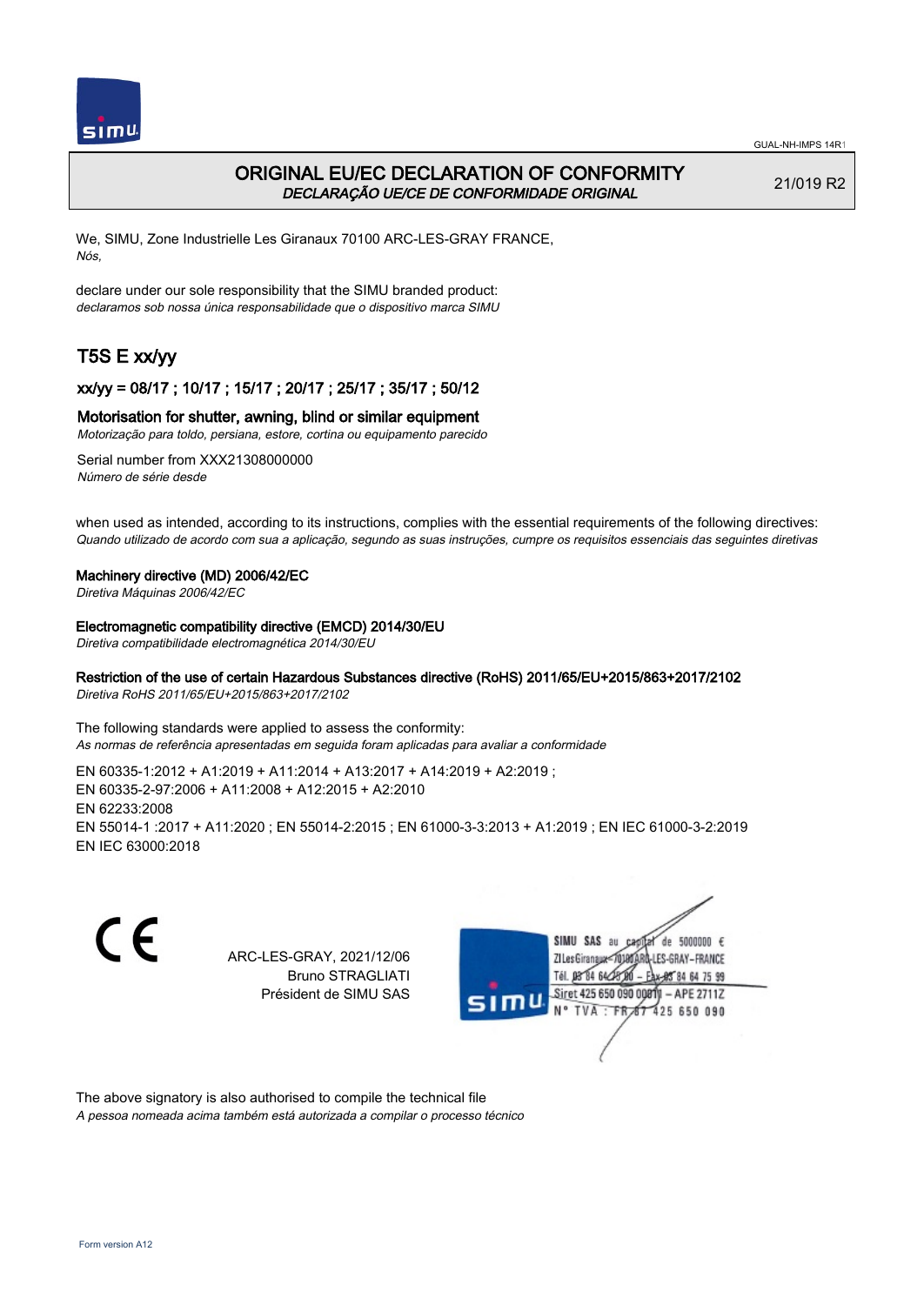

## ORIGINAL EU/EC DECLARATION OF CONFORMITY ORIGINAL EU/EC DECLARAIE DE CONFORMITATE

21/019 R2

We, SIMU, Zone Industrielle Les Giranaux 70100 ARC-LES-GRAY FRANCE, Noi,

declare under our sole responsibility that the SIMU branded product: declarăm pe propria răspundere că produsele marca SIMU

# T5S E xx/yy

## xx/yy = 08/17 ; 10/17 ; 15/17 ; 20/17 ; 25/17 ; 35/17 ; 50/12

### Motorisation for shutter, awning, blind or similar equipment

Motorizări pentru rulou, marchiză, perdea sau echipament similar

Serial number from XXX21308000000 Numărul de serie din

when used as intended, according to its instructions, complies with the essential requirements of the following directives: utilizate conform destinaiei lor, aa cum este descris în manualul de utilizare, sunt în conformitate cu cerinele eseniale ale următoarelor directive

### Machinery directive (MD) 2006/42/EC

Directiva privind echipamentele tehnice 2006/42/EC

### Electromagnetic compatibility directive (EMCD) 2014/30/EU

Directiva privind compatibilitatea electromagnetică 2014/30/EU

### Restriction of the use of certain Hazardous Substances directive (RoHS) 2011/65/EU+2015/863+2017/2102

Directiva RoHS 2011/65/EU+2015/863+2017/2102

The following standards were applied to assess the conformity: Următoarele standarde de referină au fost aplicate pentru respectarea conformităii

EN 60335‑1:2012 + A1:2019 + A11:2014 + A13:2017 + A14:2019 + A2:2019 ; EN 60335‑2‑97:2006 + A11:2008 + A12:2015 + A2:2010 EN 62233:2008 EN 55014‑1 :2017 + A11:2020 ; EN 55014‑2:2015 ; EN 61000‑3‑3:2013 + A1:2019 ; EN IEC 61000‑3‑2:2019 EN IEC 63000:2018

CE

ARC-LES-GRAY, 2021/12/06 Bruno STRAGLIATI Président de SIMU SAS



The above signatory is also authorised to compile the technical file

Semnatarul de mai sus este, de asemenea, autorizat să întocmească dosarul tehnic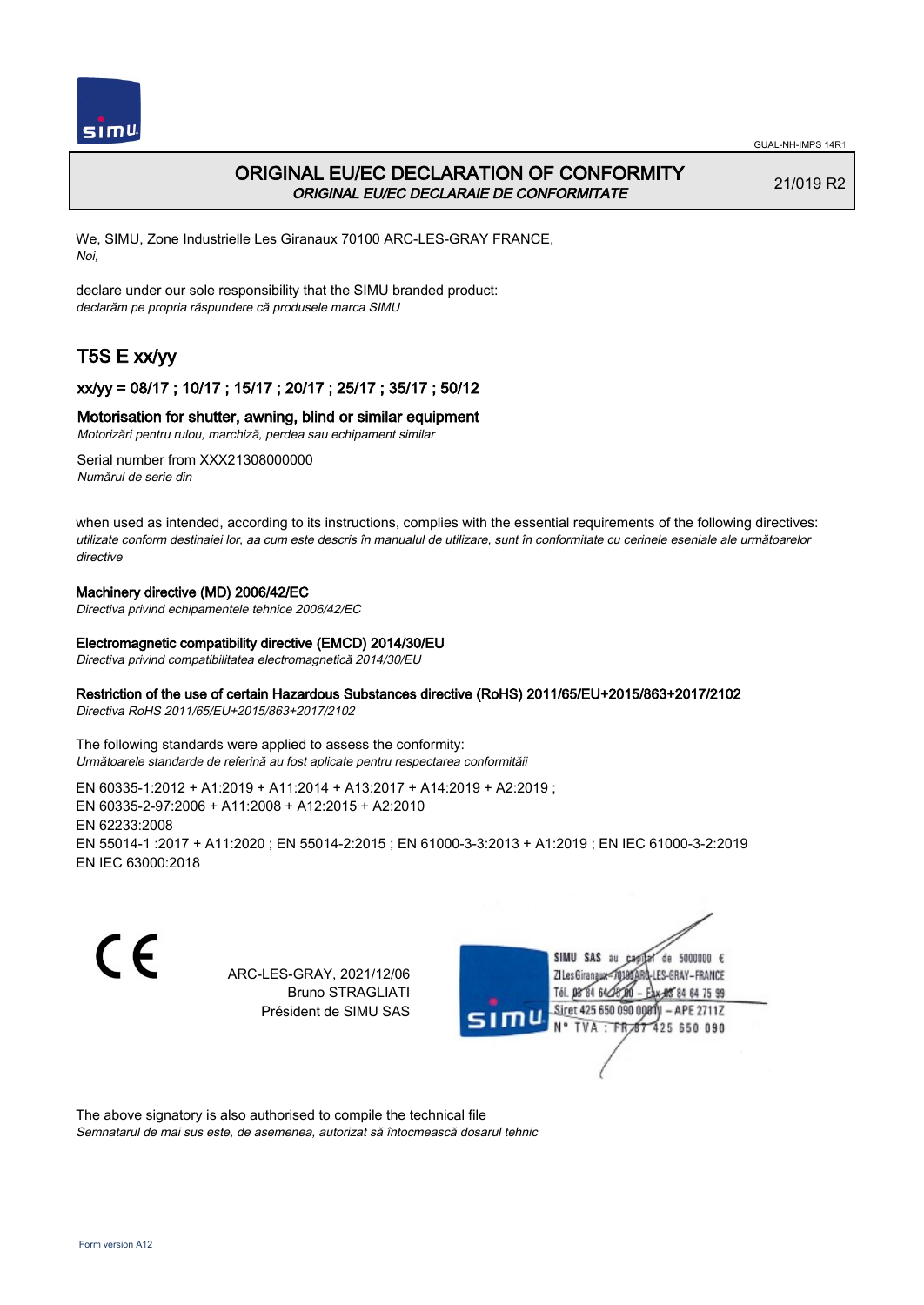

## ORIGINAL EU/EC DECLARATION OF CONFORMITY ORIGINAL EU/EG-FÖRSÄKRAN OM ÖVERENSSTÄMMELSE

21/019 R2

We, SIMU, Zone Industrielle Les Giranaux 70100 ARC-LES-GRAY FRANCE, Vi,

declare under our sole responsibility that the SIMU branded product: försäkrar på eget ansvar att produkten av varumärket SIMU

# T5S E xx/yy

## xx/yy = 08/17 ; 10/17 ; 15/17 ; 20/17 ; 25/17 ; 35/17 ; 50/12

### Motorisation for shutter, awning, blind or similar equipment

Motorisering för jalusi, markis, rullgardin eller liknande produkter

Serial number from XXX21308000000 Serienumret från

when used as intended, according to its instructions, complies with the essential requirements of the following directives: uppfyller de grundläggande kraven i följande direktiv när den används på det sätt som avses, i enlighet med bruksanvisningen

### Machinery directive (MD) 2006/42/EC

Maskindirektivet 2006/42/EC

### Electromagnetic compatibility directive (EMCD) 2014/30/EU

EMC-direktivet 2014/30/EU

### Restriction of the use of certain Hazardous Substances directive (RoHS) 2011/65/EU+2015/863+2017/2102

RoHS-direktivet 2011/65/EU+2015/863+2017/2102

The following standards were applied to assess the conformity: Följande referensnormer har tillämpats för att göra en bedömning av överensstämmelsen

EN 60335‑1:2012 + A1:2019 + A11:2014 + A13:2017 + A14:2019 + A2:2019 ; EN 60335‑2‑97:2006 + A11:2008 + A12:2015 + A2:2010 EN 62233:2008 EN 55014‑1 :2017 + A11:2020 ; EN 55014‑2:2015 ; EN 61000‑3‑3:2013 + A1:2019 ; EN IEC 61000‑3‑2:2019 EN IEC 63000:2018

C E SIMU SAS au ARC-LES-GRAY, 2021/12/06 71 les Giranaux</nux Bruno STRAGLIATI Tél. 08 84 64 2 Président de SIMU SAS Siret 425 650 090 0081 **TVA FR** 



The above signatory is also authorised to compile the technical file

Den person som anges ovan är också behörig att ställa samman den tekniska dokumentationen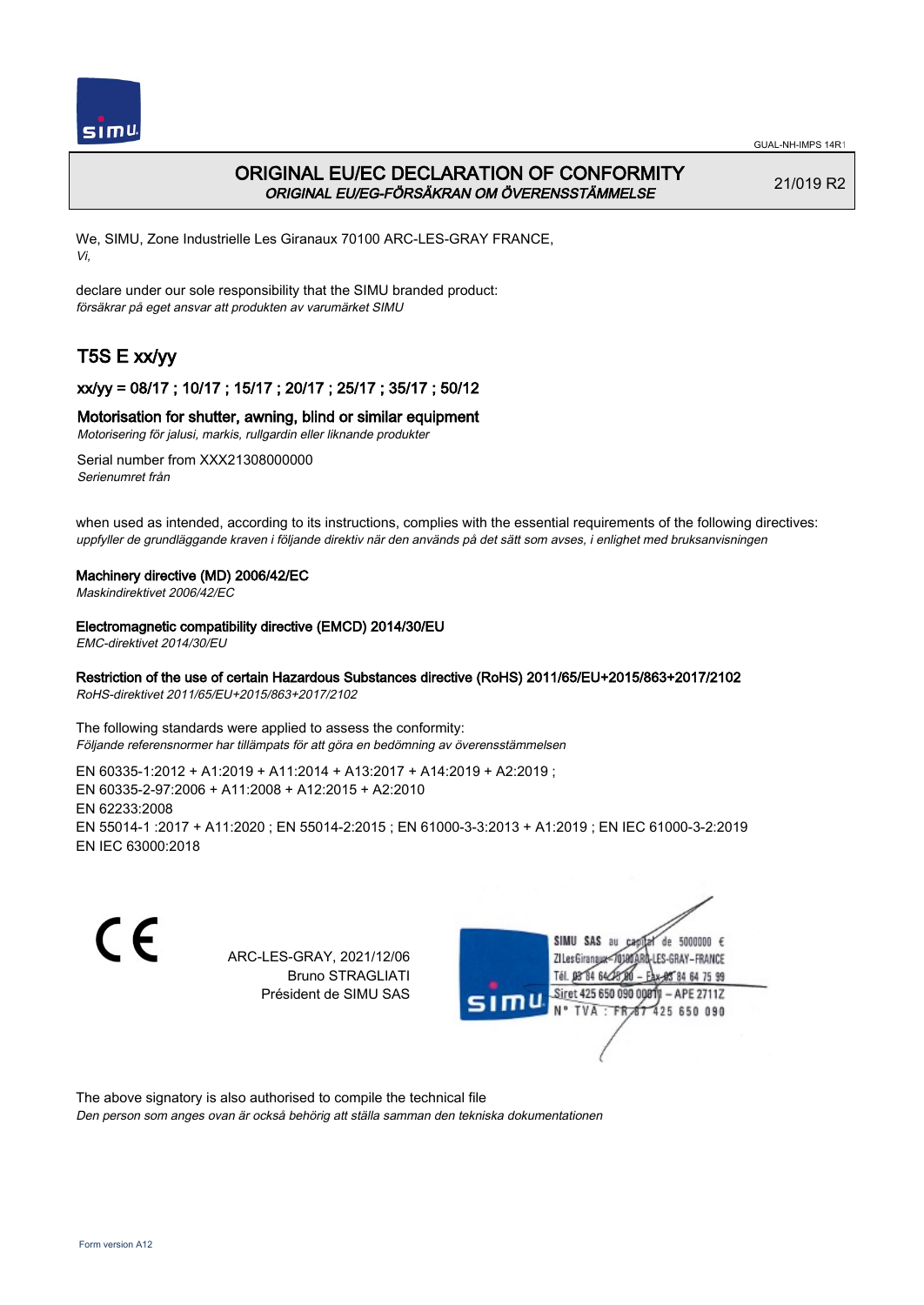

## ORIGINAL EU/EC DECLARATION OF CONFORMITY ORIGINÁLNE VYHLÁSENIE EU/ES O ZHODE

21/019 R2

We, SIMU, Zone Industrielle Les Giranaux 70100 ARC-LES-GRAY FRANCE, My,

declare under our sole responsibility that the SIMU branded product: vyhlasujeme na svoju výlučnú zodpovednosť, že výrobok značky SIMU

# T5S E xx/yy

### xx/yy = 08/17 ; 10/17 ; 15/17 ; 20/17 ; 25/17 ; 35/17 ; 50/12

### Motorisation for shutter, awning, blind or similar equipment

Pohon pre rolety, markízy, clony alebo podobné zariadenia

Serial number from XXX21308000000 Seriové číslo od

when used as intended, according to its instructions, complies with the essential requirements of the following directives: ak je používaný v súlade s účelom použitia a s návodom, spĺňa základné požiadavky týchto smerníc

#### Machinery directive (MD) 2006/42/EC

Smernica o strojových zariadeniach 2006/42/EC

#### Electromagnetic compatibility directive (EMCD) 2014/30/EU

Smernica o elektromagnetickej kompatibilite 2014/30/EU

### Restriction of the use of certain Hazardous Substances directive (RoHS) 2011/65/EU+2015/863+2017/2102

Smernica o obmedzení používania určitých nebezpečných látok v elektrických a elektronických zariadeniach 2011/65/EU+2015/863+2017/2102

The following standards were applied to assess the conformity: Pre posúdenie zhody boli použité následujúce normy

EN 60335‑1:2012 + A1:2019 + A11:2014 + A13:2017 + A14:2019 + A2:2019 ; EN 60335‑2‑97:2006 + A11:2008 + A12:2015 + A2:2010 EN 62233:2008 EN 55014‑1 :2017 + A11:2020 ; EN 55014‑2:2015 ; EN 61000‑3‑3:2013 + A1:2019 ; EN IEC 61000‑3‑2:2019 EN IEC 63000:2018

CE

ARC-LES-GRAY, 2021/12/06 Bruno STRAGLIATI Président de SIMU SAS



The above signatory is also authorised to compile the technical file

uvedená osoba je tiež osoba zodpovedná za vypracovanie technickej dokumentácie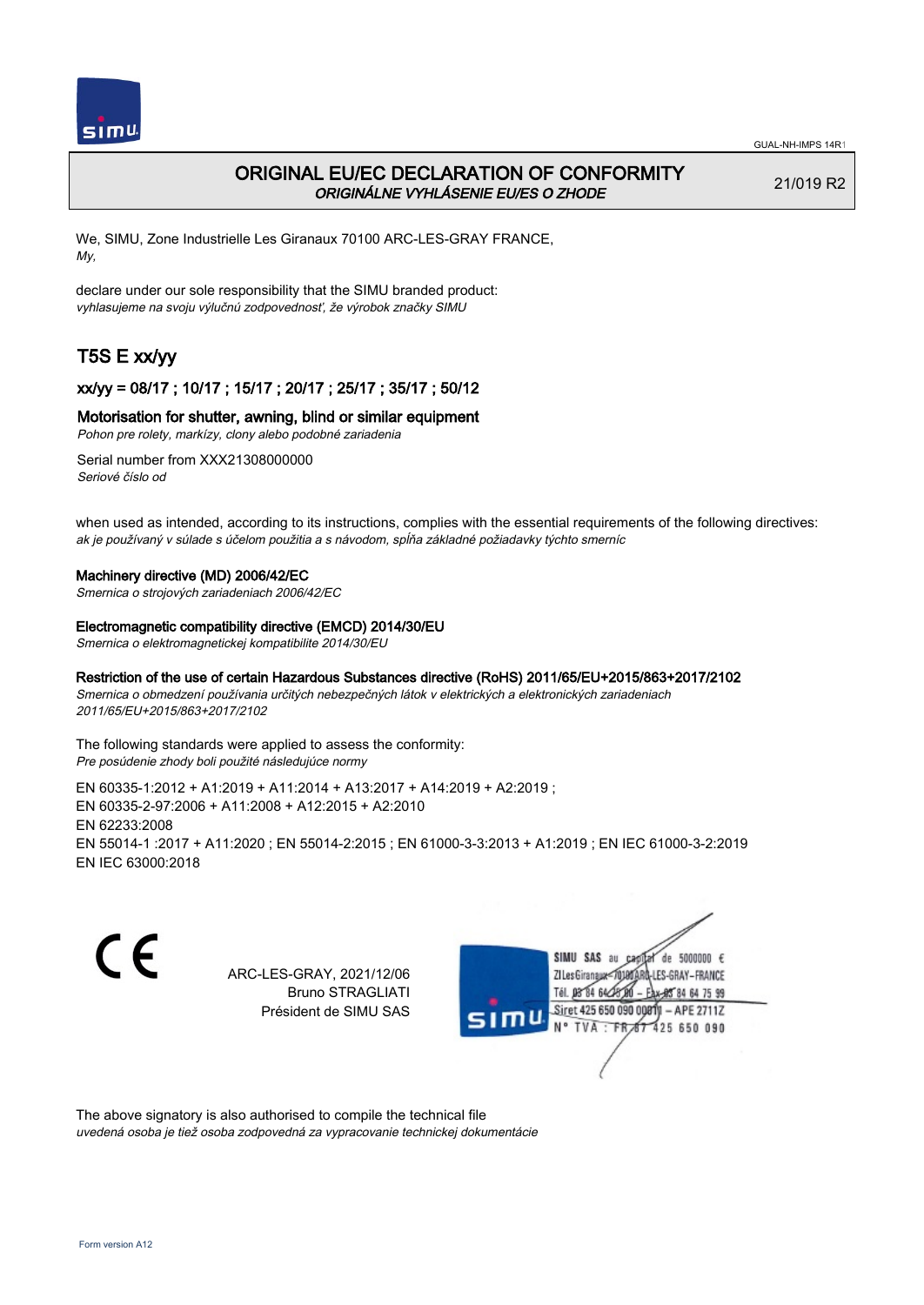

## ORIGINAL EU/EC DECLARATION OF CONFORMITY IZJAVA O SKLADNOSTI / IZJAVA O LASTNOSTIH

21/019 R2

We, SIMU, Zone Industrielle Les Giranaux 70100 ARC-LES-GRAY FRANCE, Mi,

declare under our sole responsibility that the SIMU branded product: S polno odgovornostjo izjavljamo, da izdelki blagovne znamke SIMU

# T5S E xx/yy

### xx/yy = 08/17 ; 10/17 ; 15/17 ; 20/17 ; 25/17 ; 35/17 ; 50/12

### Motorisation for shutter, awning, blind or similar equipment

Motorizacija rolet, žaluzij, senčnikov in podobne opreme

Serial number from XXX21308000000 'Serijska številka

when used as intended, according to its instructions, complies with the essential requirements of the following directives: ko se uporabljajo v skladu z namembnostjo in navodili, ustrezajo bistvenim zahtevam naslednjih direktiv

### Machinery directive (MD) 2006/42/EC

Direktiva o strojih 2006/42/EC

#### Electromagnetic compatibility directive (EMCD) 2014/30/EU

Direktiva o elektromagnetni združljivosti 2014/30/EU

### Restriction of the use of certain Hazardous Substances directive (RoHS) 2011/65/EU+2015/863+2017/2102

Direktiva RoHS 2011/65/EU+2015/863+2017/2102

The following standards were applied to assess the conformity: Za preverjanje skladnosti so bili uporabljeni naslednji standardi

EN 60335‑1:2012 + A1:2019 + A11:2014 + A13:2017 + A14:2019 + A2:2019 ; EN 60335‑2‑97:2006 + A11:2008 + A12:2015 + A2:2010 EN 62233:2008 EN 55014‑1 :2017 + A11:2020 ; EN 55014‑2:2015 ; EN 61000‑3‑3:2013 + A1:2019 ; EN IEC 61000‑3‑2:2019 EN IEC 63000:2018

C E

ARC-LES-GRAY, 2021/12/06 Bruno STRAGLIATI Président de SIMU SAS



The above signatory is also authorised to compile the technical file Podpisnik, naveden zgoraj, je pooblaščen tudi za pripravo tehnične dokumentacije